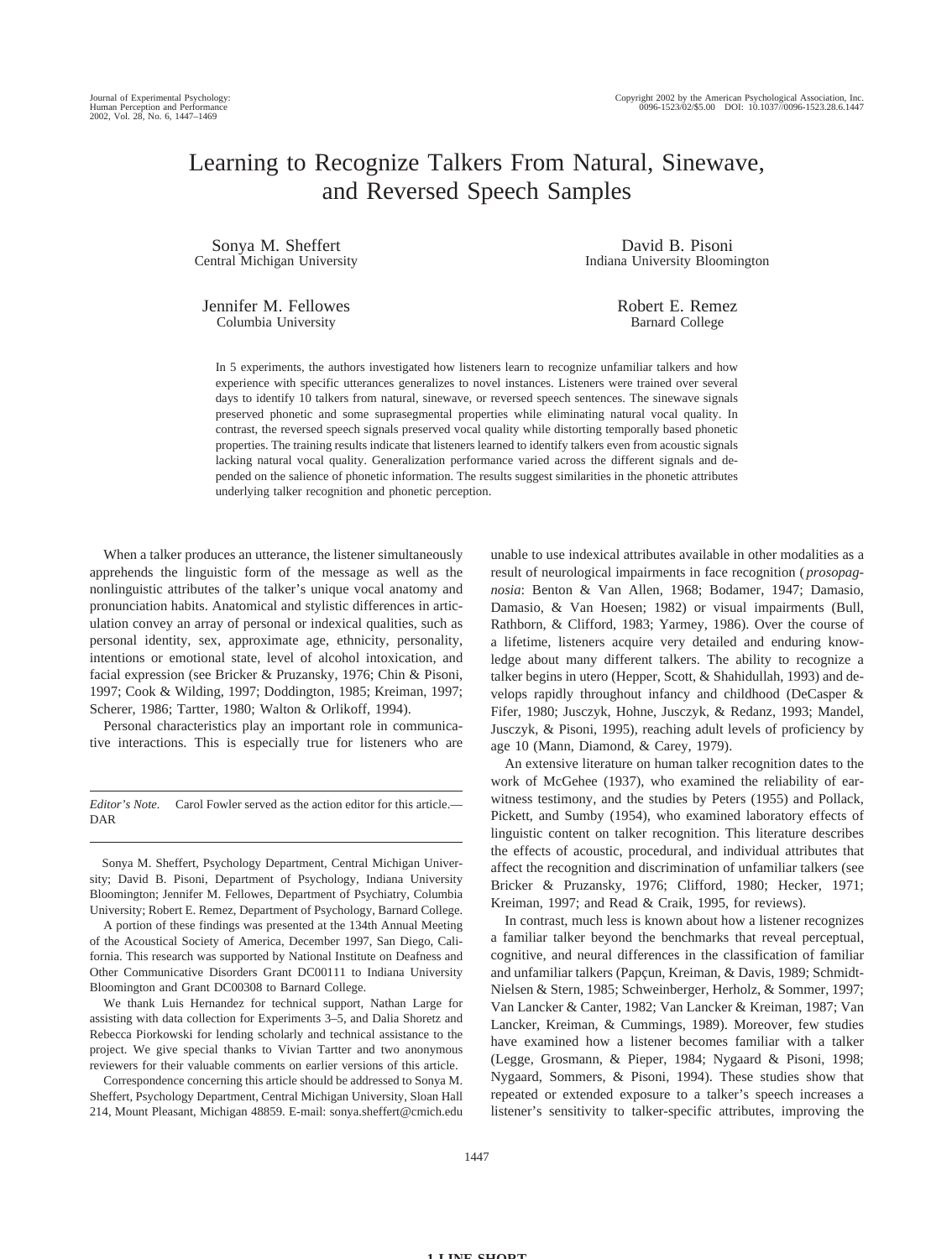ability to differentiate familiar from unfamiliar talkers. Left unspecified, however, are the properties of the speech signal that are most relevant for learning and recognizing familiar talkers from novel utterances.

The research described in this article investigated the recognition of familiar talkers, examining the contribution of different talker-specific properties of a speech signal to perceptual learning. To set the task in this experimental design, we trained our listeners to identify different talkers using signals that were acoustically modified to preserve different properties that were arguably talkerspecific. Listeners heard sentence-length natural, sinewave, or reversed speech samples. Their knowledge of the talker was then assessed using generalization tests in which a novel set of natural, sinewave, or reversed speech samples were used and listeners were asked again to identify the talkers. Our intention was to permit a comparison of the attributes available in the learning conditions and in the generalization tests with those proposed in several classic and recent accounts of individual identification. This comparison allowed us to assess the extent to which talker identification exploits segmental phonetic attributes and to evaluate evidence favoring a dissociation between indexical and phonetic processing in speech perception.

## A Traditional View of Word and Talker Recognition

Historically, theoretical treatments of speech perception have separated the features and processes used to perceive and to represent the linguistic content of an utterance from the features and processes used to encode talker attributes (Halle, 1985; Laver & Trudgill, 1979). Accordingly, many accounts have asserted that a word in lexical memory contains abstract phonological forms, which preserve only commonalties across spoken instances (see Goldinger, 1998; Goldinger, Pisoni & Luce, 1996; and Klatt, 1989, for reviews). An emphasis on abstract representations aims to accommodate the variation in the acoustic manifestations of words resulting from differences among talkers (e.g., Peterson & Barney, 1952). For an acoustic signal to be recognized as a particular word, a listener must first convert an idiosyncratic pattern of vocal tract resonances produced in a specific phonetic, social, and affective context to a form approximating a canonical, talker-neutral, linguistic representation in lexical memory. To accomplish this, talker-specific attributes are separated from phonetic attributes during early perceptual processing, thereby normalizing the speech signal with respect to differences across talkers (Halle, 1985; Joos, 1948; Pisoni, 1997; Studdert-Kennedy, 1974, 1976).

## A Traditional View of Talker Recognition

A complementary set of processes is often asserted to underlie the recognition of individuals. The vocal quality of an individual talker is represented using features that are linguistically irrelevant but that characterize the talker across utterances. This dissociation of linguistic and indexical properties in speech perception warrants a listener to separate the perceptual analysis of consonants and vowels from the analysis of vocal characteristics, such as melodic pattern, the roughness or smoothness of the vocal quality, or the speech rate. The qualitative vocal attributes can then be compared with the remembered qualities of familiar individuals in determining that a particular sample is a known individual, thereby accessing other remembered aspects of the talker.

A fundamental goal for researchers has been to discover a pattern of acoustic features that varies in parallel with the differences among a set of talkers. Several acoustic properties have figured prominently in the literature on talker recognition (Bricker & Pruzansky, 1976; Laver & Trudgill, 1979). These include fundamental frequency of phonation, the typical frequencies of the vocal tract resonances, the structure of glottal harmonics, and the fine-grained power spectra of nasals and vowels.

*Fundamental frequency*, the principal basis for impressions of vocal pitch, is the rate at which the vocal folds open and close in voiced speech, and it is independent of the vocal resonances that principally signal the linguistic content. Differences in fundamental frequency across talkers, or variation in fundamental frequency within an utterance, do not substantially alter the consonants and vowels (although producing certain phonemes can affect fundamental frequency; see Silverman, 1986). It is not surprising, then, that vocal pitch is an extremely salient component of vocal quality and accounts for most of the variance in multidimensional scaling studies of talker recognition (Carterette & Barnebey, 1975; Gelfer, 1988; Matsumoto, Hiki, Sone, & Nimura, 1973; Voiers, 1964; Walden, Montgomery, Gibeily, & Prosek, 1978). Other impressions of vocal quality, such as the degree of breathiness, hoarseness, or creakiness, arise from spectral effects of different modes of laryngeal vibration or from morphological variations in the vocal folds. These glottal features can also be distinguished from those that carry linguistic form. However, factors ascribed to laryngeal quality in one language may be linguistically contrastive in another language (Ladefoged & Ladefoged, 1980).

In addition to anatomical differences, talkers also differ in speaking style. Style can be a reflection of dialect, colloquially termed *accent*, which is described by linguists as a socially and culturally determined variant of expression shared by members of a linguistic community (Trudgill, 1974). Arguably, dialect is also differentiated sexually in American English (Byrd, 1994). In fact, in reassignment of sex from male to female, neither surgery nor administration of hormones affects the vocal anatomy. Yet an individual who retains the phonatory frequency and spectrum of the presurgical sex can be perceived as the surgically assigned sex by altering articulatory style (Gunzburger, 1995; Spencer, 1988). Speaking style also reflects one's idiolect, or idiosyncratic pronunciation habits (Labov, 1986; Laver, 1980, 1991); speakers of a dialect therefore differ in their production of phonetic segments, making their phonetic inventories similar but not identical. The utility of dialectal and idiolectal variation in the perceptual identification and differentiation of individuals has received less attention relative to physiological and anatomical factors (e.g., fundamental frequency and vocal tract scale), as a result of the widespread assertion that qualitative aspects of speech convey a talker's identity independent of the linguistic phonetic aspects.

## Evidence Favoring a Traditional View

There are empirical grounds for arguing that linguistic and talker-specific properties are perceived and remembered independently. Several acoustic manipulations affect the two types of attributes differently. For example, temporal reversal of natural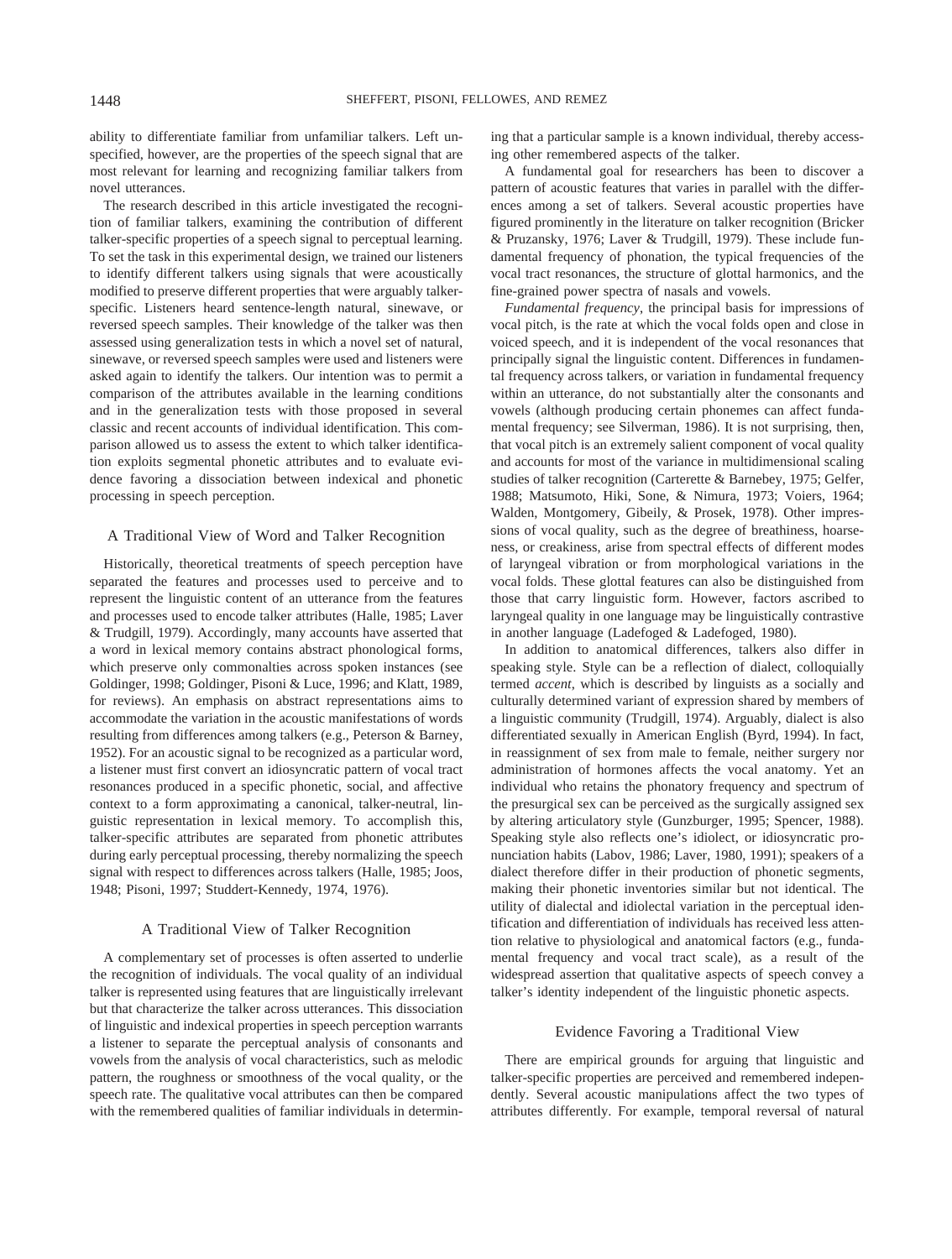speech distorts temporally based segmental linguistic attributes, affecting consonants, diphthongs, formant transitions, syllable shape, and the relative duration of segments at word initial or word final position. It is impossible to perceive the lexical content of an utterance played backward. The speech seems to be composed of an unknown foreign language, yet the natural vocal timbre is preserved.

Familiar and unfamiliar talkers can be reliably identified from reversed speech samples (Bartholomeus, 1973; Bricker & Pruzansky, 1966; Clarke, Becker, & Nixon, 1966; Van Lancker, Kreiman, & Emmorey, 1985). For example, Van Lancker et al. (1985) tested the recognition of 45 familiar, famous talkers (e.g., John F. Kennedy or Johnny Carson) from veridical and reversed speech samples. They found that in the reversed speech condition, a listener's ability to select the correct talker from among six response alternatives was reduced by only 13% relative to the veridical speech condition. In fact, recognition of several talkers was not impaired at all by temporal reversal, and one talker (Richard M. Nixon) was actually identified better in reversed speech. The authors concluded that talkers can be recognized from "pitch, pitch range, rate, vocal quality, and vowel quality, but without benefit of acoustic detail reflecting specific articulatory and phonetic patterns, and orderly temporal structure" (Van Lancker et al., 1985, p. 30).

Similarly, listeners are able to recognize talkers from filtered speech (where low or high frequencies are selectively attenuated), even though filtering hampers the perception of linguistic properties yet spares the meter and melody and some qualitative aspects of speech (Compton, 1963; Lass, Phillips, & Bruchey, 1980; Pollack et al., 1954). In contrast, listeners have difficulty recognizing talkers when acoustic correlates of laryngeal vibration are removed from the signal, despite the availability of linguistic properties. For example, whispering an utterance substantially reduces talker identification without gravely impairing intelligibility (Meyer-Eppler, 1957; Tartter, 1991; Tartter & Braun, 1994; see also Coleman, 1973). Reversed speech, filtered speech, and whispered speech exhibit a wide range of phonetic attributes. Consequently, these acoustic manipulations do not prevent a listener from using variation in each talker's pronunciation to differentiate among individuals.

Functional data from neuropsychological studies of braindamaged patients are also often cited as support for the view that linguistic and indexical processing are independent. Consider, for example, recent discussions of phonoagnosia, a deficit in recognizing familiar talkers, associated with parietal lobe damage in the right hemisphere. Within their diagnostic class, patients exhibit normal speech perception and speech production abilities (Van Lancker, Cummings, Kreiman, & Dobkin, 1988). In contrast, patients exhibiting aphasia, a deficit in one or more aspects of language processing associated with temporal lobe damage in the left hemisphere, are able to recognize talkers. The fact that damage to different neuroanatomical substrates can lead to dissociable impairments in either indexical or linguistic processing supports an inference that these dimensions are mediated by independent anatomic structures. However, a closer examination of these neuropsychological case studies reveals combinations of impairments. For example, two of the three phonoagnosic patients described by Van Lanker et al. (1988) also exhibited language disorders (e.g., Wernicke's aphasia, anomia). It remains to be seen how these mixed cases can be reconciled within a framework that relies on pure case dissociations for evidence of independent indexical and linguistic processing systems (but see Van Orden, Pennington, & Stone, 2001).

## An Alternative to a Traditional View

Recent investigations have suggested a different perspective on the relation between linguistic and indexical perception of speech, namely, one in which these two sets of attributes combine during language processing (see Pisoni, 1997, for a review). For example, several researchers have shown that listeners adjust to trial-to-trial variation in talker identity. This evidence comes from experiments showing that identification of phonemes and words is faster and more accurate when items are spoken by a single talker as compared with several different talkers (Cole, Coltheart, & Allard, 1974; Creelman, 1957; Martin, Mullennix, Pisoni, & Summers, 1989; Nearey, 1989; Rand, 1971; Verbrugge, Strange, Shankweiler, & Edman, 1976). Similarly, the perception of a target word can be shifted systematically by talker-specific formant patterns in a precursor sentence (Broadbent & Ladefoged, 1960; Remez, Rubin, Nygaard, & Howell, 1987). Other experiments show that listeners cannot ignore talker attributes during phonetic processing, even when explicitly instructed to do so (Green, Tomiak, & Kuhl, 1997; Mullennix & Pisoni, 1990). That is, the perception of the talker and the linguistic form of an utterance occur in an integral or contingent fashion.

These findings suggest that a listener calibrates the standards of phonetic perception by attending to indexical characteristics. Other experiments exploring the effects of talker variation on memory show that linguistic perception preserves talker-specific attributes, contrary to a traditional description of spoken language processing (Halle, 1985; Joos, 1948; Ladefoged & Broadbent, 1957; Summerfield & Haggard, 1973). For example, subjects are more accurate at implicitly identifying perceptually degraded words (Church & Schacter, 1994; Goldinger, 1996; Schacter & Church, 1992; Sheffert, 1998b) or explicitly recognizing a repeated word (Craik & Kirsner, 1974; Geiselman & Bellezza, 1977; Luce & Lyons, 1998; Palmeri, Goldinger, & Pisoni, 1993; Sheffert, 1998a; Sheffert & Fowler, 1995) when the same talker, rather than a different talker, speaks the word on the first and second occasions. Apparently, some attributes of the specific instances in which a listener recognizes a word become a part of the long-term memory of that lexical item. In fact, the extra processing time and encoding resources used to perceive and to encode talker-specific properties may actually result in richer, more distinctive episodic representations (Goldinger, Pisoni, & Logan, 1991).

Theoretically, some findings (Church & Schacter, 1994; Schacter & Church, 1992) appear to be consistent with the view that a phonetic segmental sequence is represented in a form that is separate and incompatible with the features used to represent talker qualities. For example, Schacter and Church (1992) found that study-to-test changes in the talker reduced priming on implicit memory tasks but had no effect on explicit memory tasks. The authors interpreted this dissociation as evidence for separate memory systems: an implicit system that reflects memory for instancespecific acoustic features of a word (e.g., the specific talker who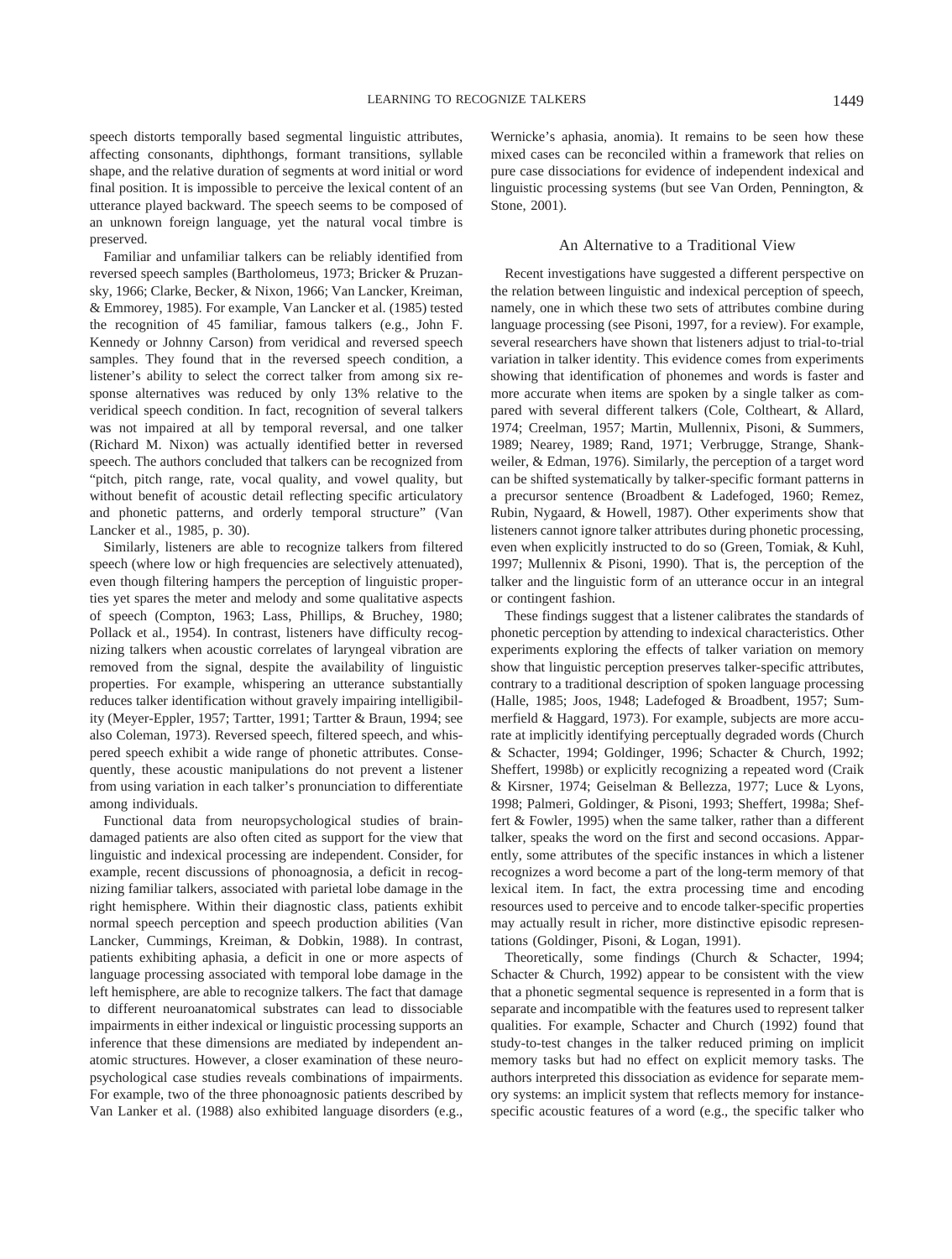spoke it) and abstract word form (e.g., phonological features) and an explicit system that reflects word meaning and other associative properties.

However, data from Church and Schacter (1994) show that the acoustic changes that affect memory performance are limited to those that interact with the identification of individual phonetic segments. For example, word repetitions that differ in talker, fundamental frequency, or intonation contour reduce implicit memory performance. Importantly, each of these manipulations involves a change in pronunciation of phonetic segments. In contrast, phonetically irrelevant acoustic variations, such as changes in signal amplitude, have no effect on implicit memory performance. Thus, the extent to which an ostensibly nonlinguistic acoustic attribute affects word memory may depend on the degree to which its features are relevant to, or overlap with, those that determine phonetic perception.

In addition, the view that memory of talkers and words are retained in separate systems that are accessed by different tasks does not account for numerous other reports of talker-specificity effects in explicit recognition, such as those obtained by Craik and Kirsner (1974), Palmeri et al. (1993), Sheffert and Fowler (1995), Sheffert (1998b), and others. In fact, when the data are examined across many experiments, the patterning of the findings is more consistent with the view that talker properties and linguistic form are associated within a single memory system (Goldinger, 1996; Sheffert, 1998a). Dissociations may result from functional differences among various types of information and fluctuations in performance resulting from changes in task demands (including reliance on phonetic information).

A series of perceptual learning studies conducted by Nygaard and colleagues (Nygaard & Pisoni, 1998, Nygaard, Sommers, & Pisoni, 1994) provides clear evidence of a link between linguistic and indexical identification. In these experiments (Nygaard & Pisoni, 1998), listeners were trained over several days to identify a set of talkers from sentence-length utterances. After training, they were asked to transcribe new sentences presented in noise. Surprisingly, listeners who were familiar with the talkers transcribed test sentences more accurately than listeners who were unfamiliar with the talkers. That is, phonetic perception was facilitated by experience with the talkers. This finding is strong evidence that linguistic and nonlinguistic properties of speech are concurrent. Sheffert and Olson (2000) recently extended these findings by showing that novel utterances produced by familiar talkers are more likely to be retrieved from long-term episodic memory. These data generalize prior results and indicate that the effects of familiarity are durable.

The studies reviewed so far indicate that experience with a talker, whether it is derived from a single trial or from several days of training, affects the linguistic analysis of speech. These results suggest the possibility that linguistic and indexical attributes are transmitted in parallel, using some of the same features. A wide range of effects on word processing brought about by talker variation and talker familiarity would be explained by assuming that words and talkers share a common representational code. Unfortunately, the complexity of natural speech makes it difficult to determine whether a common representation might be based in acoustic attributes, phonetic segmental features, global suprasegmental features, or a combination of these.

## A Common Code

In a recent experiment, Remez, Fellowes, and Rubin (1997) tested the hypothesis that a common code for representing both talkers and words is phonetic in nature. Remez et al. reduced the acoustic dimensionality of speech by applying the technique of sinusoidal replication. Sinusoidal synthesis (Rubin, 1980) generates a nonspeech sinusoidal (pure tone) pattern that tracks the changing formant center frequencies of a naturally produced utterance. Sinewave speech can be thought of as an acoustic caricature of the original utterance, lacking fine-grained acoustic details of natural speech and which evoke impressions of natural vocal quality, such as a fundamental frequency, broadband resonances, harmonic structure, and various aperiodic elements. Sinewave signals evoke impressions of the segmental phonetic attributes of speech despite unspeechlike timbre and anomalous intonation, and, consequently, most listeners are able to perceive the linguistic content of a sinewave utterance (Remez, Rubin, Pisoni, & Carrell, 1981).

The study by Remez et al. (1997) further showed that these phonetic properties of the sinewaves also preserve talker-specific aspects of speech. In this experiment, sinewave utterances modeled from the natural speech of 10 talkers were presented to listeners in a test of individual recognition. The listeners had become highly familiar with the talkers over many years of informal social contact. Listeners were quite successful in identifying their colleagues from the sinewave presentation of utterances. This result arguably demonstrates that the perception of a talker's characteristics is prominently available in a kind of talker-specific aggregation of phonetic properties (Remez et al., 1997). The authors suggested that word and talker recognition can therefore use a common code composed of segmental phonetic attributes.

The results also showed considerable individual variation in the recognizability of different talkers, as evidenced by the fact that in some conditions recognition accuracy was below chance for 2 of the 10 talkers in the set. Because Remez et al. (1997) did not manipulate or control a listener's familiarity with the talkers in the test set, it is impossible to know whether the observed variation was due to differences in the degree or quality of familiarity or to other factors in the talker ensemble, such as perceptual distinctiveness or discriminability of the specific samples.

To address this issue, we used a laboratory-based training procedure to control for the familiarity of talkers in tests composed of materials from Remez et al. (1997). The training task allowed us to pose a critical question: Is it possible to learn to recognize a talker from an acoustically unnatural signal? A perceptual learning paradigm enabled us to examine in detail how variation in the rate and degree of perceptual learning affects the identifiability of different talkers.

## The Present Study

Our investigation had several objectives. First, we sought to establish whether perceptual learning of talkers can take place in the absence of the acoustic correlates of vocal quality typically assumed to underlie talker identification. This finding offers evidence that phonetic segmental properties alone can specify individuals and support talker learning. Second, because listeners were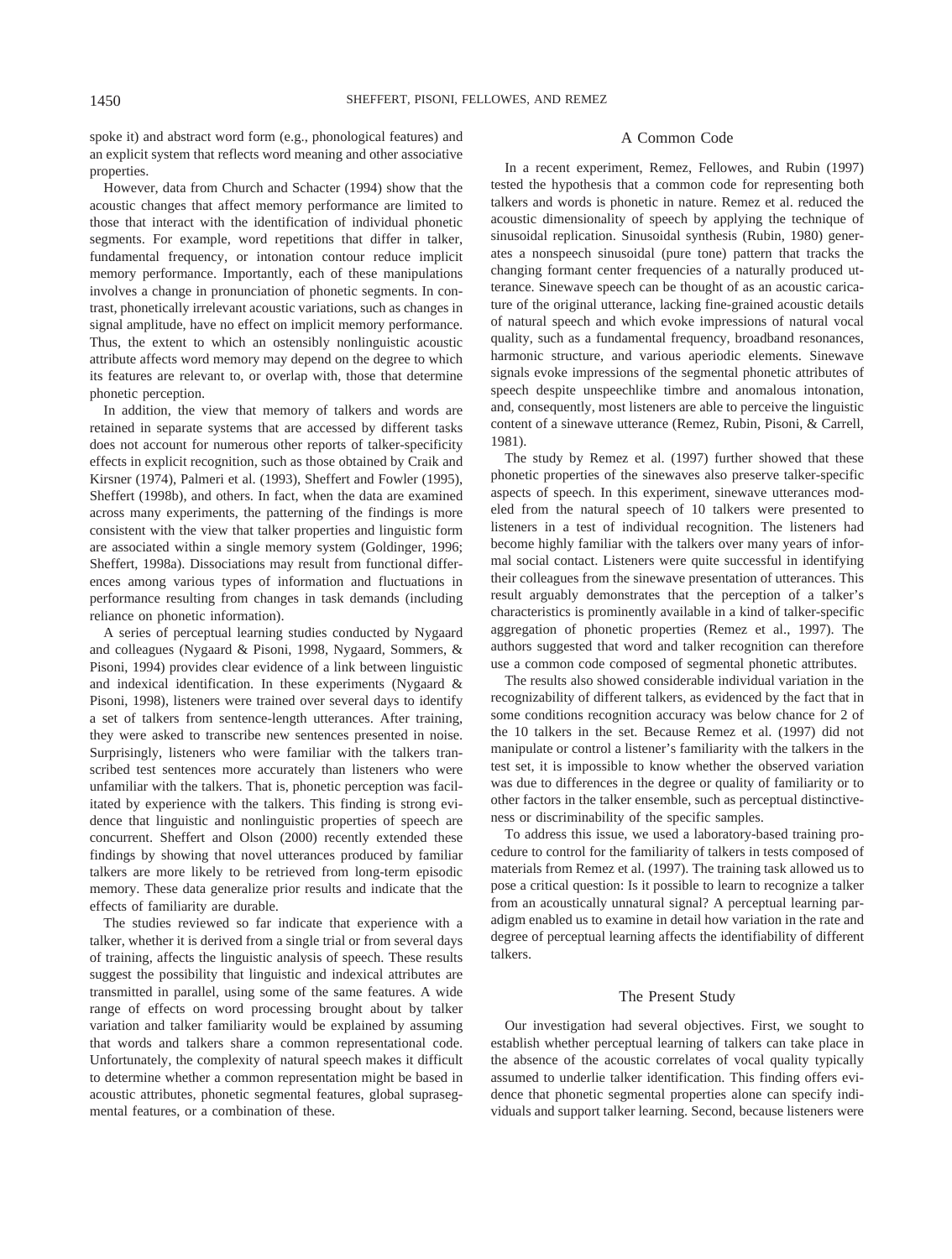able to learn to identify the talkers from sinewaves, we aimed to assess the flexibility, abstractness, and feature structure of the talker categories that develop during perceptual training by measuring generalization using novel sinewave and natural speech samples. A final objective was to assess the extent to which the attributes of an individual talker transfer to a different type of signal. We accomplished this by testing whether a talker who is easy to identify from a sinewave token is also easy to identify from a natural speech token.

In subsequent experiments, we used the same paradigm to examine talker learning from natural speech and reversed speech and generalization to natural, sinewave, and reversed speech samples. (See Table 1 and the *Method* section from Experiment 1.) In this series of tests, we aimed to characterize the relation between identifying individual talkers and apprehending the linguistic form of the message.

# Experiment 1: Learning to Identify Talkers From Sinewave Sentences

To determine the ability of listeners to identify a talker without relying on natural vocal qualities, we conducted a test in which the sentences used were sinewave replicas of natural utterances. Subjects at the outset were completely unfamiliar with individuals in the talker ensemble. We trained the subjects to a criterion of 70% accuracy. Knowledge of the talkers was then assessed using two generalization tasks in which listeners heard a novel set of sentences and were asked to identify the talker on each trial. In one generalization test, the sentences were sinewave replicas, and in the other generalization test, the sentences were natural samples. In both cases, the generalization tests used novel utterances that the subjects had not heard during training.

On the basis of the findings of Remez et al. (1997), which demonstrated talker identification from sinewave utterances, we predicted that with sufficient training, the phonetic attributes available in sinewave replicas would support the perceptual learning of individuals. We also expected that this knowledge would incorporate durable features of a talker's articulatory habits and would not simply manifest rote memorization of the specific acoustic items. However, we expected generalization performance to reflect the known examples and, consequently, to be best in the condition in which the acoustic form of the samples was the same in training and test phases. Specifically, we expected performance to be better on a sinewave generalization test than on a natural speech generalization test.

#### Table 1

| Summary of Talker Training and Generalization Test Conditions |  |  |
|---------------------------------------------------------------|--|--|
| in Experiments 1–5                                            |  |  |

|            |                 | Condition          |
|------------|-----------------|--------------------|
| Experiment | Training        | Generalization     |
|            | Sinewave speech | Sinewave, natural  |
| 2          | Natural speech  | Sinewave, natural  |
| 3          | Natural speech  | Sinewave, reversed |
|            | Reversed speech | Sinewave, reversed |
|            | Reversed speech | Sinewave, natural  |

The method used in Experiment 1 is very similar to the method used throughout the experiments reported in this article. Therefore, our procedure is described in detail in Experiment 1, and we note only departures from the general method in subsequent experiments.

## *Method*

## *Listeners*

Nineteen adults were recruited from the Bloomington, Indiana, community using an advertisement in the local newspaper. Of these, 5 did not complete the study for personal reasons, and 6 were excused because of slow progress during initial training.1 The remaining 8 subjects completed the sinewave training phase and the two generalization tests. All subjects in this experiment and subsequent experiments were native speakers of American English and reported no history of a speech or hearing disorder at the time of testing. None of the listeners were familiar with the test materials. They were paid \$5 per hour for their participation.

## *Test Materials*

The natural and sinewave sentences used in the present experiments were used in Remez et al. (1997). The test items consisted of two sets of sentences. The first set contained nine natural utterances produced by each of five male and five female talkers (see the Appendix). The talker ensemble was relatively heterogeneous, representing different American English and British English dialects. (Talkers F3 and M4 were the British speakers.) Each talker read the nine sentences aloud in a natural manner. The sentences were recorded on audiotape in a soundproof booth and were low-pass filtered at 4.5 kHz, digitally sampled at 10 kHz, equated for root-mean-square (RMS) amplitude and stored as sampled data with 12-bit amplitude resolution.

The second set of sentences consisted of sinewave replicas of the original natural speech tokens. To create these items, the frequencies and amplitudes of the three oral formants and the intermittent nasal and fricative formants were measured at 5-ms intervals, relying interactively on two representations of the spectrum: linear predictive coding and discrete Fourier transform. Three time-varying sinusoids were then synthesized to replicate the oral and nasal formant pattern, and a fourth sinusoid was synthesized to replicate the fricative pattern, based on the center frequencies and amplitudes obtained in the acoustic analysis (Rubin, 1980). The sinewave synthesis procedure preserved patterns of spectro-temporal change of the vocal resonances while eliminating the fundamental frequency, harmonic relations, and fine-grained spectral details of natural speech. Subjectively, the sentences were unnatural in vocal quality.

Three sentences were randomly selected without replacement for each of the three phases of the experiment (training, natural speech generalization, and sinewave speech generalization). All sentences were rotated through all conditions for each listener, to ensure that the observed effects were not due to specific sentences or to the order of presentation of specific items.

<sup>&</sup>lt;sup>1</sup> The performance of these subjects began to asymptote after several sessions, and they were excused after expressing frustration with their lack of progress. During debriefing, the subjects indicated that they found learning sinewave voices to be inordinately difficult and had trouble remaining vigilant and motivated during the training sessions. We felt it was prudent to excuse these individuals rather than allow them to become increasingly frustrated or bored. Similar difficulties were experienced by subjects in a later experiment using reversed speech (see Experiment 5).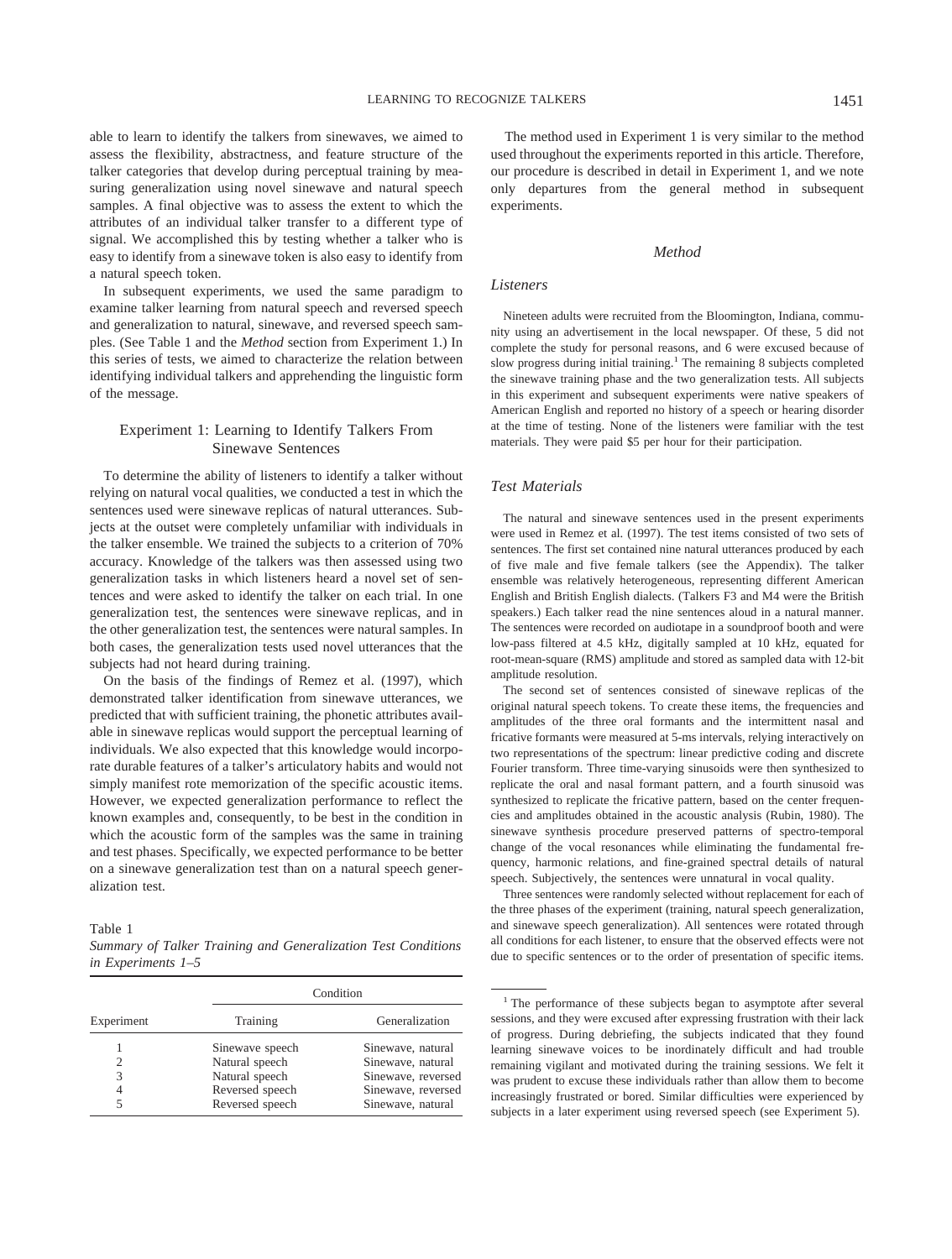## *Procedure*

*Training phase.* Listeners were trained over several days to name the 10 talkers of the sinewave utterances. They were tested in groups of three or fewer in a quiet listening room. During each training session, each subject heard a random ordering of five repetitions of three sentences from each talker (150 items total). There was no blocking by talker or sentence. The same three sentences were used for each talker in each training session. Following Legge et al. (1984), we encouraged attention to talker attributes rather than to the content of the message by telling subjects beforehand which sentences they would be hearing and by posting a printed list of the sentences next to the CRT display.

The sinewave training sentences were presented binaurally to subjects at 75 dB over matched and calibrated stereophonic headphones (Model DT100; Beyerdynamic, Farmingdale, NY). Each subject was asked to listen carefully to each sentence and to pay close attention to the qualities that seemed to distinguish individual talkers. Each time a sentence was presented, the subject was asked to press 1 of 10 buttons labeled with each talker's name on a computer keyboard. Keys 1–5 were labeled with female names and keys 6–10 with male names. All the names were common, monosyllabic names, such as "Ann," "Mike," or "Bob." After each response, the accuracy of the response and the name of the correct talker were displayed on the computer screen in front of the subject and recorded in the computer. Each training session lasted approximately 30 min. Training continued until each subject achieved an average of 70% correct talker recognition performance.

*Familiarization phase.* Before beginning each of the generalization tests, all subjects completed a brief familiarization task to reinstate the correspondence between the sinewave tokens and the talker's names. The familiarization task was simply an abbreviated version of a training session in which subjects listened and responded to one instance of each sentence produced by each talker (30 items total). The items were presented in a random order, and accuracy feedback was given after each response. The familiarization task lasted approximately 8 min.

*Generalization tests.* After reaching a 70% correct criterion in the sinewave training phase, each subject completed two generalization tests. One generalization test presented three unfamiliar sinewave sentences, whereas a second test presented three unfamiliar naturally produced sentences. Half the subjects received the natural generalization test before the sinewave generalization test, whereas the other half received the tests in the opposite order. Each test presented five repetitions of each of the three sentences in a random order (150 items total). Once again, subjects were provided with a transcription of the sentences they would be hearing. Their responses were not corrected during either of the two generalization tests.

## *Results and Discussion*

## *Training Performance*

Analysis of the training data revealed that listeners were, in fact, able to learn to identify the 10 talkers from sinewave signals. Training performance showed continuous improvement (at least for the two thirds of the original sample who completed the study). After the first training session, talker identification performance was above chance and steadily increased by an average of 5% each day. By the last day of training, listeners were able to identify the talkers with a mean accuracy of 76%. Figure 1 displays the learning data from all the subjects. Each subject's talker identification performance is displayed as a function of training days and talker sex. Figure 1 illustrates that perceptual learning progressed at different rates for different subjects. Some subjects became attuned to the talker-specific attributes relatively quickly, whereas others displayed extremely slow progress. The number of days needed to reach the 70% criterion varied from 9 days to 16 days.

The data from the last day of training showed variation in the identifiability of talkers within the training set (see Figure 2). A one-way repeated measures analysis of variance (ANOVA) revealed a significant effect of talker identity on the recognition performance,  $F(9, 63) = 9.71$ ,  $p < .0001$ ,  $MSE = 154.52$ . This indicates that sinewave samples differ in distinctiveness and identifiability. To determine which talker differences were significant, we calculated the critical mean difference using the Scheffé procedure. The overall mean difference between male and female talkers (15.5%) was not significant, although the best recognized talker was a female (F2) and the worst recognized talker was a male (M2). Moreover, some of the differences between individual talkers within each sex were significant (i.e., F2 vs. F4, M2 vs. M4). This suggests that the extent of the variation between female and male talkers as a group was not greater than the difference among the talkers within each sex.

#### *Generalization Performance*

To accommodate the large differences in the identifiability of talkers in the initial training test, we normalized the generalization performance relative to initial learning. This was accomplished by dividing the talker identification accuracy on the generalization test by talker identification accuracy on the training task (using the last day of training).

At the time of the generalization testing, half of the subjects received the natural speech test before the sinewave generalization test, and the other half received the opposite order. To assess whether the order of the tests affected talker recognition, we conducted a repeated measures ANOVA on the generalization data, with generalization test and talker identity as within-subject factors and test order as a between-subjects factor. The main effect of test order was not significant ( $p > .10$ ), nor did it interact with any variable. Consequently, we pooled the data from the two test order groups, and subsequent analyses are based on the combined data from both groups.<sup>2</sup>

Figure 3 displays the generalization scores for the natural speech test (top panel) and sinewave generalization test (bottom panel) for each talker. The generalization data from both tests show that talker-specific knowledge acquired during perceptual learning of sinewaves generalized to novel natural and sinewave sentences and was not dependent on the specific samples used during training. This indicates that listeners learned something general or abstract about a talker's speech. Moreover, the same level of generalization occurred in both tests, even though the natural speech condition used sentences that differed substantially in content and acoustic form from the training items. Specifically, talker recognition decreased from 76% correct at the end of training to 46% correct for the natural test and 44% correct for the sinewave test (with chance approximating 10% correct).

<sup>2</sup> Possible effects of test order were assessed in all subsequent experiments. In each case, the effect of test order was not reliable and did not interact with generalization test type, talker sex, or talker identity. Consequently, data from both test order groups were pooled to form a single composite test group.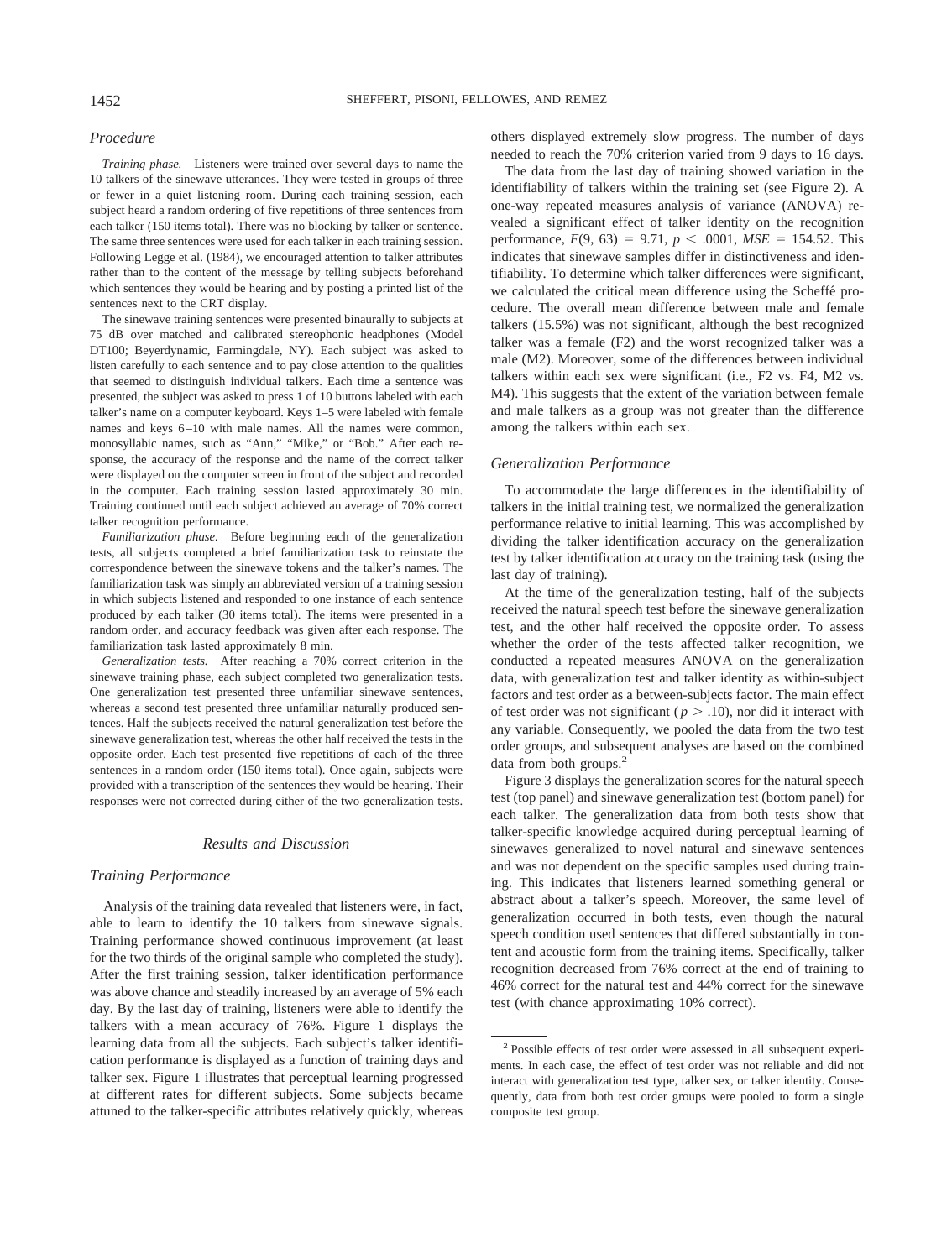

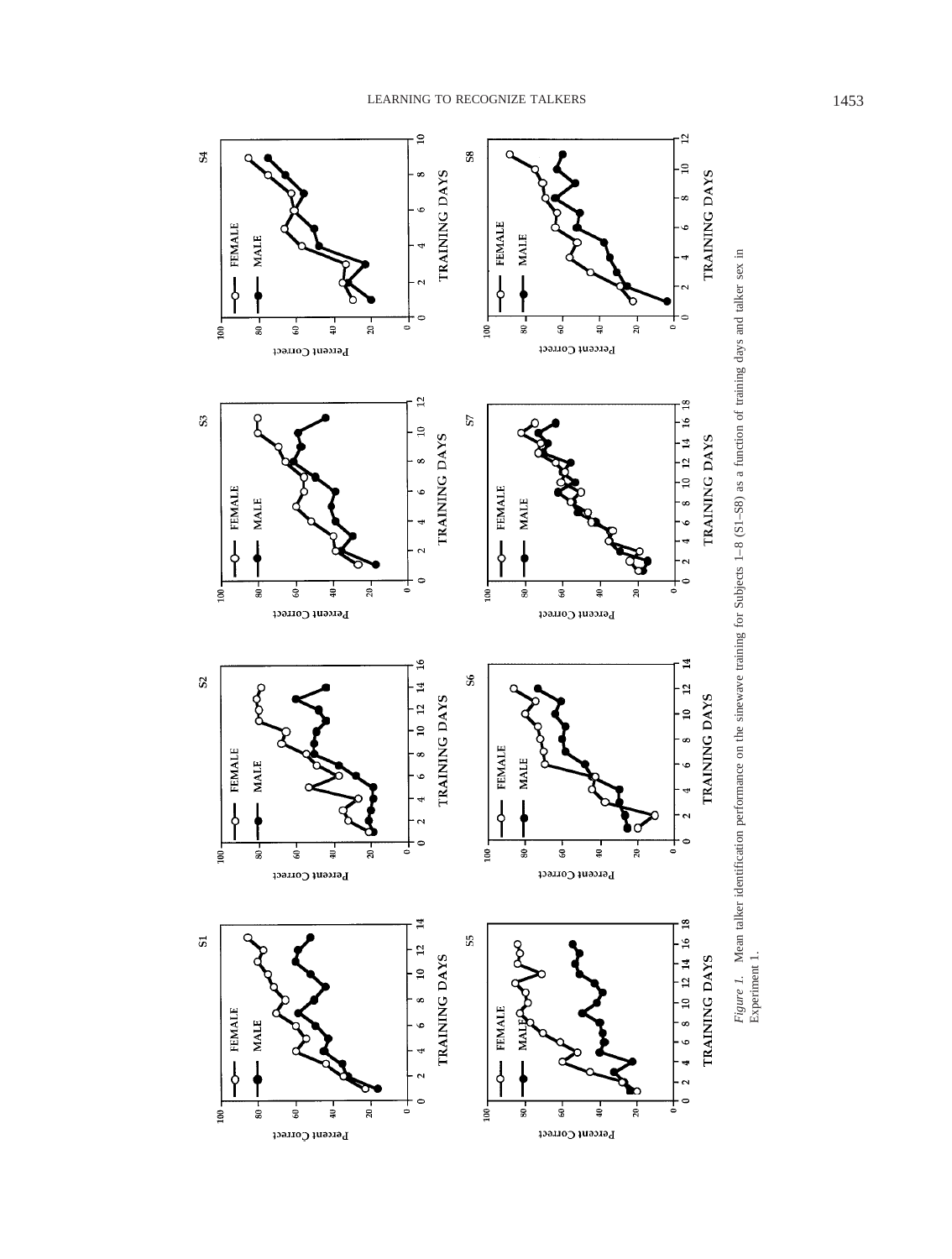## **Sinewave Training Performance**



*Figure 2.* Talker identification performance on sinewave replicas for the last day of training in Experiment 1. Performance is displayed as a function of talker. F1 through F5 refer to the female talkers; M1 through M5 refer to the male talkers.

An ANOVA comparing the overall means from each of the three conditions revealed a significant effect,  $F(2, 7) = 532.23$ ,  $p < .0001$ , *MSE* = 0.01. Talker recognition was different from training performance for the natural speech trials,  $t(7) = 7.34$ ,  $p <$ .001, root-mean-square error  $(RMSE) = 0.04$ , and for the sinewave replica trials,  $t(7) = 11.18$ ,  $p < .0001$ , RMSE = 0.03. However, the difference in performance between the two generalization tests was not significant. We also found that the talker differences we observed in the initial training data were present in the data from each generalization test. Separate one-way ANOVAs showed that the factor talker identity affected performance on the natural speech test,  $F(9, 63) = 2.53, p < .02, MSE = 0.18$ , and the sinewave test  $F(9, 63) = 3.38, p < .002, MSE = 0.05$ .

Another way to examine the relationship between perceptual learning during training and generalization performance is to consider the pattern of talker identification across each condition. Individual talkers differed in identifiability at training, with some talkers easier to recognize than others. To what extent did this relative ranking of talkers correlate across training and test conditions?

To assess this, we correlated the proportion of correct identification for each talker across the training and test conditions. As expected, the data showed that individual sinewave talker identification at training was highly correlated with sinewave talker identification at test,  $r(8) = .81$ ,  $p < .004$ . Sinewave talker identification was also highly correlated with natural speech talker identification,  $r(8) = .85$ ,  $p < .002$ . This finding can be accounted

for if we assume that listeners were able to resolve each talker's articulatory habits from natural speech and from sinewave replicas of speech.

In summary, the data from Experiment 1 provide evidence that naive listeners can learn to identify different talkers solely from the phonetic attributes preserved in sinewave signals, in the absence of the traditional qualitative attributes of vocal sound production. We also observed striking differences in the identifiability of talkers within our training set. One motivation for training all our listeners to a specific criterion was to determine whether the variation in talker identification observed by Remez et al. (1997) arose from a priori differences in the familiarity of listeners with each talker. Our data suggest that perceptual distinctiveness or discriminability of the talkers in the set is the primary source of the differences in identification performance, and not the result of differences in familiarity.

Our training method also allowed us to track the development of each listener's perceptual learning over time. For instance, the training data show that individual listeners differed in their ability to learn to identify the talkers. We considered several listenerspecific variables, such as age, sex, prior musical training, and bilingualism, to determine whether these factors interacted with talker learning (Cook & Wilding, 1997; McGehee, 1937; Thompson, 1985; Van Wallendael, Surface, Parsons, & Brown, 1994). These characteristics did not reliably differentiate fast and slow learners, learners who identified same-sex talkers more accurately than opposite-sex talkers, or listeners who were generally more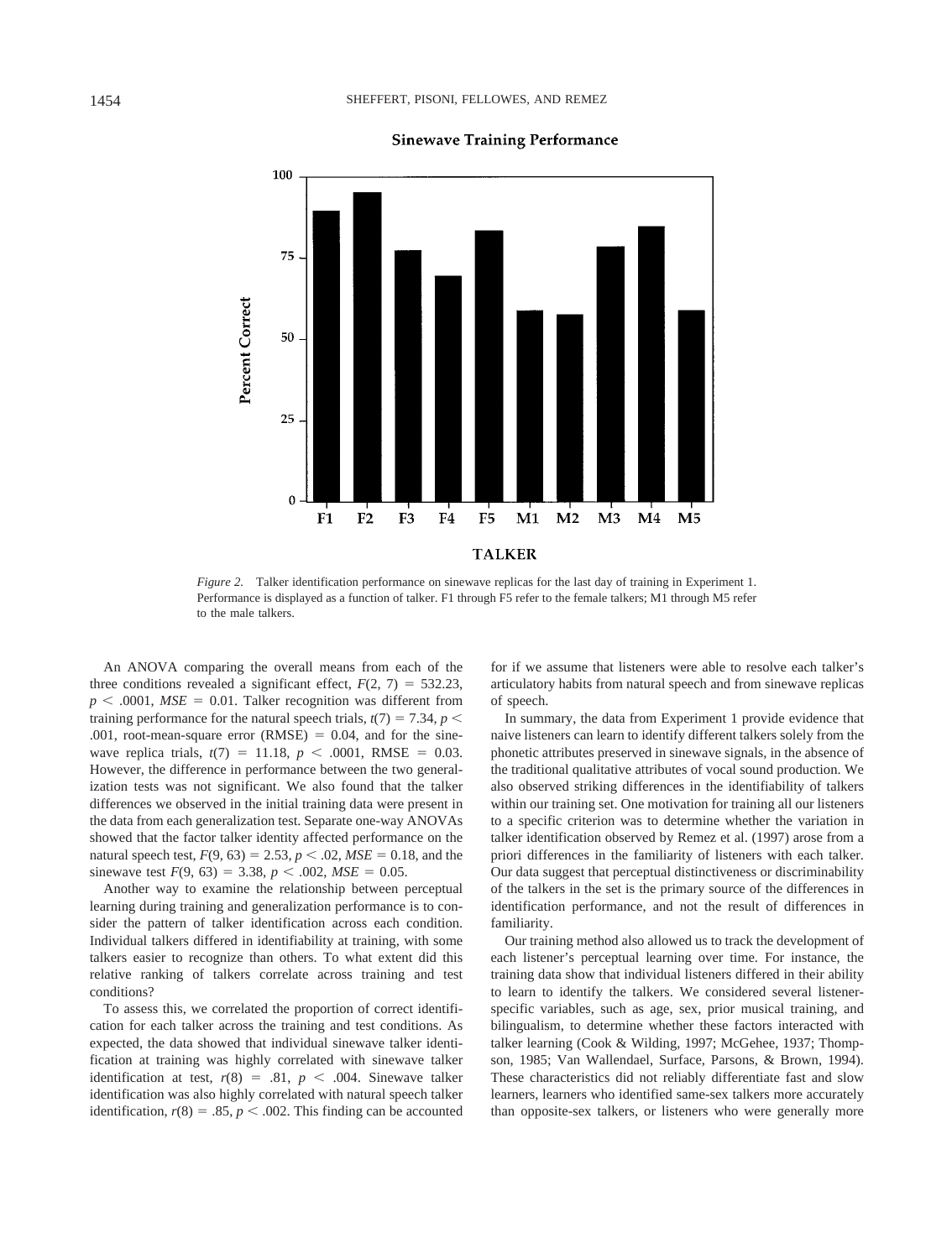

## **Natural Speech Generalization Performance**

**Sinewave Replica Generalization Performance** 



*Figure 3.* Mean talker identification performance on the natural speech generalization test (top) and the sinewave replica generalization test (bottom) in Experiment 1. Performance is displayed as a function of talker. F1 through F5 refer to the female talkers; M1 through M5 refer to the male talkers.

accurate across all talkers. Exactly what makes some people excel in recognizing talkers is not known and is difficult to determine because the characteristics most relevant for talker recognition may differ from talker to talker, from listener to listener, and perhaps from occasion to occasion (see Kreiman, Gerratt, Kempster, Erman, & Berke, 1993).

Another provocative finding of our study is that perceptual learning from the sinewave training task generalized to novel natural and sinewave sentences. Apparently, subjects were not simply memorizing a set of auditory forms and associating a proper name with it but were abstracting specific attributes of a talker's speech, which could then be used to recognize the same talker producing another utterance. The fact that generalization was similar across the two different tests suggests that the same acoustic–phonetic correlates of talkers were used in both instances. This conclusion is bolstered by the fact that generalization performance with both sinewave speech and natural speech were highly correlated with sinewave training performance. Taken together, these findings are consistent with the proposal that individual attributes of a talker are carried by segmental phonetic properties in addition to vocal timbre and that the apprehension of linguistic and individual attributes can converge in a common representational code.

# Experiment 2: Learning to Identify Talkers From Natural Speech

The purpose of Experiment 2 was to determine whether the symmetry in generalization performance that occurred following training on the sinewave utterances is particular to that learning condition, or whether a similar pattern of generalization can be found when listeners learn to identify talkers from natural speech. The design and method of Experiment 2 were identical to those used in Experiment 1, except that the training sentences were natural speech samples. Generalization was assessed using natural speech and sinewave tests. We expected that the perceptual learning of talkers from natural speech would proceed very rapidly and would readily generalize to novel natural speech sentences.

It was more difficult, however, to predict the generalization of talker-specific knowledge to sinewave samples. One likely outcome was that training with the natural speech would facilitate talker identification from sinewaves. This prediction is based on the data from Experiment 1 and Remez et al. (1997), which show that phonetic characteristics are available from sinewave replicas of their natural utterances. An alternative outcome, no less likely, was that training with natural speech samples would not transfer to the sinewave replicas. This prediction is based on the findings of Nygaard and Pisoni (1998). They found that learning to identify talkers from sentence-length materials did not generalize to isolated words and did not improve the intelligibility of word-length materials. Nygaard and Pisoni explained this by suggesting that speech samples presented in sentence form draw a listener's attention to global suprasegmental properties of utterances, such as the characteristic pitch and compass of intonation, and syllable meter. To identify a talker from an isolated word, a listener must attend to more fine-grained segmental properties of a talker's articulatory habits. If this account applies to the present circumstances, it means that coarse-grained qualitative features available from natural sentences may not match the segmental phonetic features available to identify talkers from sinewaves. Moreover, in natural speech samples the differences in vocal quality across a set of talkers is prominent, perhaps more salient than the subtle distinctions of idiolect. If learning favors these qualitative attributes, to the detriment of segmental properties, then we should find poor transfer to sinewave sentences because they lack these qualitative attributes.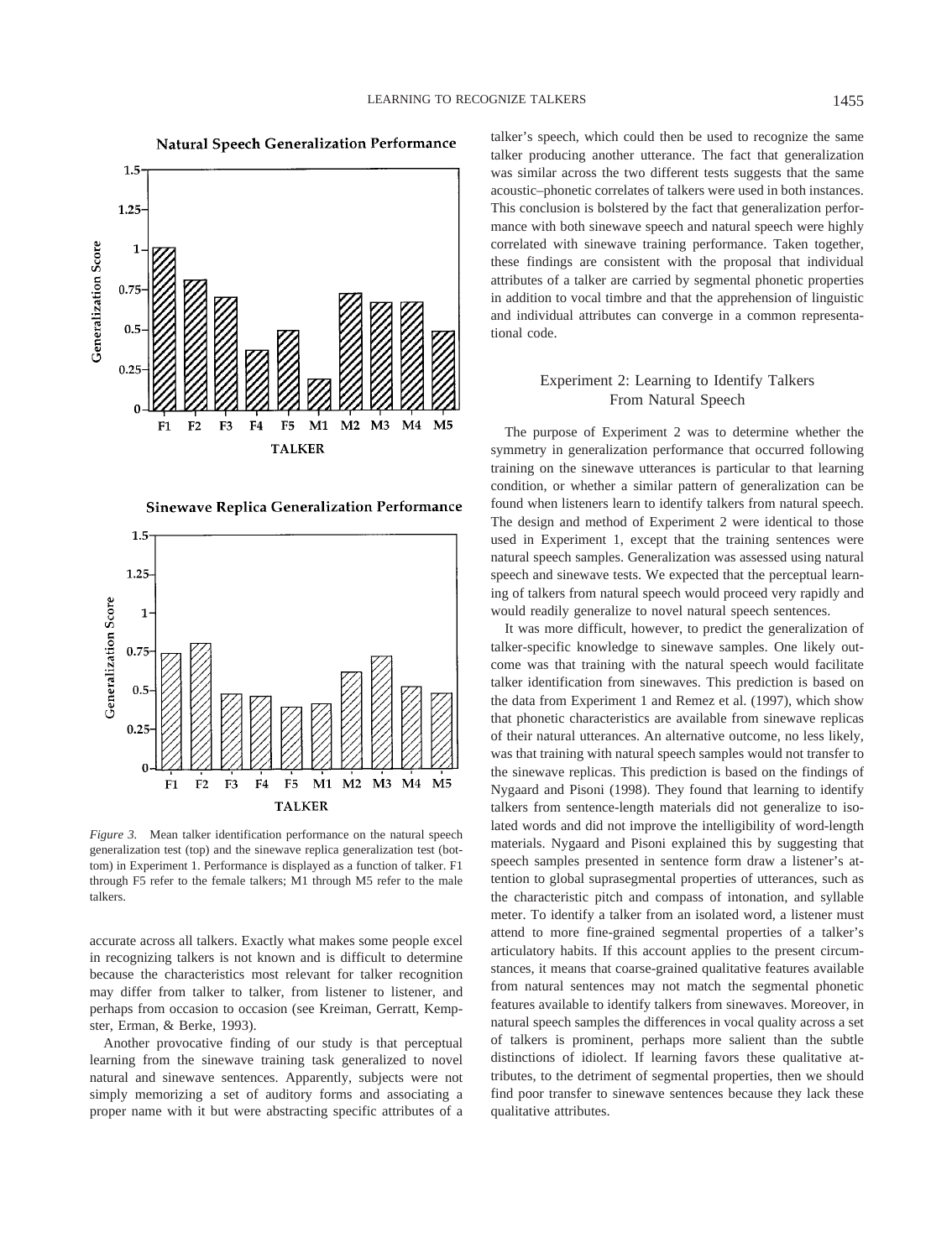## *Method*

#### *Listeners*

Eight adults participated in Experiment 2 in exchange for payment (\$5 per hour).

## *Test Materials and Procedure*

The materials used in this experiment were identical to the sentences used in Experiment 1. Three sentences were randomly selected without replacement for the natural speech training, natural speech generalization, and sinewave speech generalization tasks. All sentences were rotated through all conditions for each subject to prevent effects of specific items or test orders.

The general procedure for Experiment 2 was consistent with the previous experiment. However, in this experiment, listeners were trained to name the 10 individuals from samples of natural speech. Natural speech tokens were also used in the familiarization task that preceded the generalization tests. The two generalization tests were identical to those used in Experiment 1.

## *Results and Discussion*

#### *Training Performance*

As we expected, listeners learned to identify the 10 talkers from the naturally produced sentences very rapidly, usually within 1 day. Five subjects reached criterion after only a single training session. The remaining 3 listeners reached the criterion by the end of the second session. The rapid learning indicates that the natural sentences provided listeners with a salient sample of each talker's indexical attributes.

Figure 4 displays identification performance on the last day of training as a function of talker. A one-way repeated measures ANOVA revealed an effect of talker identity,  $F(9, 63) = 5.46$ ,  $p <$  $.0001$ ,  $MSE = 212.10$ . Post hoc comparisons revealed significant differences in identification performance between talker M5 and talkers F1, F3, F4, and M4 (all four mean differences exceed the Scheffé critical mean difference of 31%). The average performance of the male talkers did not differ significantly from the female talkers.

#### *Generalization Performance*

Figure 5 displays the generalization scores for the natural speech test and sinewave replica test for each talker. Because accuracy on the natural speech test exceeded performance on the sinewave test for each talker, the generalization data are displayed together, with the natural test data represented by the height of each bar and the sinewave replica data as a portion of each bar (see the darkened segments). The data for the two generalization tests differed markedly. Listeners' ability to recognize individuals was 88% for the natural speech generalization test but only 27% for the sinewave generalization test.

An ANOVA comparing the overall means from each of the three conditions (training, natural, and sinewave) revealed a highly



## **Natural Speech Training Performance**

*Figure 4.* Speaker identification performance on the natural speech sentences for the last day of training in Experiment 2. Performance is displayed as a function of talker. F1 through F5 refer to the female talkers; M1 through M5 refer to the male talkers.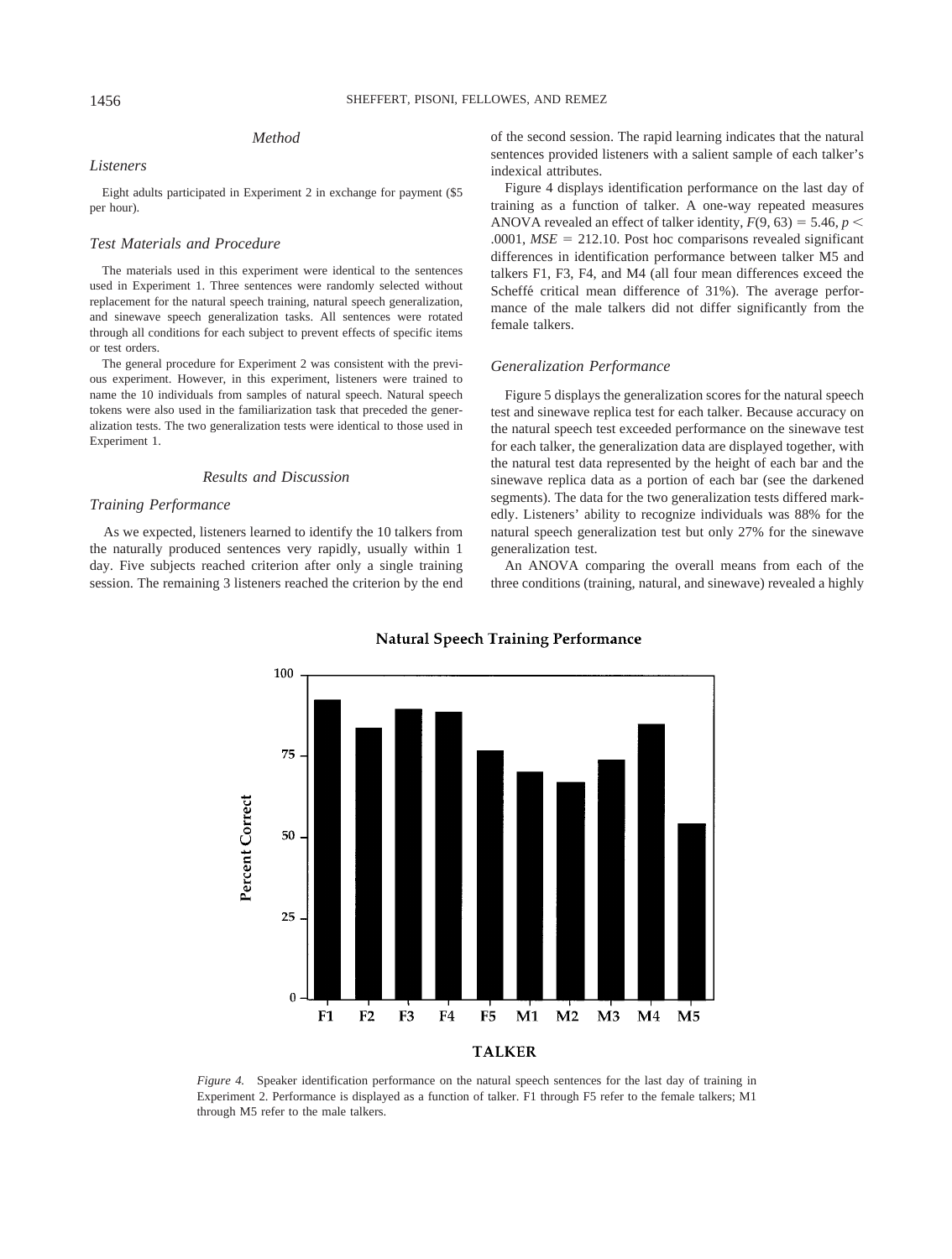

## **Generalization Performance**

*Figure 5.* Mean talker identification performance on the natural speech generalization test and the sinewave replica generalization test in Experiment 2. Performance is displayed using a value-added stacked bar graph. Performance on the natural speech test is represented by the height of the entire bar; performance on the sinewave replica test is represented by the dark section of each bar. Identification performance is displayed as a function of talker. F1 through F5 refer to the female talkers; M1 through M5 refer to the male talkers.

significant effect,  $F(2, 7) = 293.59$ ,  $p < .0001$ ,  $MSE = 0.01$ . Surprisingly, performance on the training task (78% correct) was reliably lower than performance on the natural speech test,  $t(7)$  = 3.17,  $p < .05$ , RMSE = 0.03. This effect may be the result of the familiarization task preceding the generalization tests. The purpose of the familiarization task was to remind subjects of the correspondence between a particular name and specific talker, and the task itself is an abbreviated training task. Although the familiarization task presented only 30 items, it apparently improved a listener's talker knowledge. Training performance was, however, significantly higher than performance on the sinewave replica generalization test,  $t(7) = 21.5$ ,  $p < .0001$ , RMSE = 0.02. The two generalization tests differed reliably from each other,  $t(7) = 22.89$ ,  $p < .0001$ , RMSE = 0.03, and performance on the sinewave test exceeded chance (10%),  $t(7) = 8.38$ ,  $p < .0001$ , RMSE = 0.03.

A significant effect of talker identity was found in the natural speech condition only,  $F(9, 63) = 7.08$ ,  $p < .0001$ ,  $MSE = 0.017$ . Post hoc Scheffé tests confirmed that two of the male talkers (M2 and M5) were identified significantly less accurately than most of the female talkers. Nonetheless, the overall average for the male talkers did not differ significantly from the female talkers. There were no talker effects in the sinewave condition.

The relationship between perceptual learning during training and the pattern of talker generalization on each test was also assessed. The analysis revealed that proficiency in identifying a talker during the training protocol was highly correlated with performance on the generalization test with natural samples,  $r(8) = .86$ ,  $p < .002$ , and was moderately correlated with performance on the generalization test with sinewave samples,  $r(8)$  =

 $.64, p < .05$ . The pattern of correlation shows that the relative ease of identifying the 10 talkers from natural samples was preserved only roughly with sinewave replicas.

In summary, Experiment 2 showed that listeners easily learned to identify a talker from naturally produced sentences. Moreover, talker identification at training was similar in magnitude and in pattern to the natural speech generalization test.

A clue about the function used to perceive and to remember the attributes of a talker is provided in the results of the sinewave speech generalization test. In Experiment 2, indexical knowledge acquired during training with natural speech did not generalize well to sinewave utterances. In contrast, sinewave generalization was much better following training with sinewave utterances (Experiment 1). One interpretation of these findings is that segmental phonetic features are not immediately exploited when a listener is first learning to identify a talker. Perhaps an ordinary form of attention during the encoding of a new talker's vocal characteristics focuses on vocal quality and global suprasegmental attributes such as pitch height and range (see Nygaard & Pisoni, 1998; Van Lancker et al., 1985).

However plausible this conclusion is, the correlation analyses do not corroborate it. Specifically, the correlation between the natural training and sinewave test conditions was significant, albeit smaller than the correlation between the training and natural test conditions. This finding raises a possibility that the talker-specific representations of natural speech include much more phonetic detail than the generalization test suggests. This was certainly true in the experiments of Remez et al. (1997), in which listeners had learned to identify acquaintances informally from natural samples and generalized readily to sinewave instances.

An alternative interpretation of the sinewave generalization results is that our listeners were indifferent to the segmental phonetic attributes conveyed by the sinewaves, favoring instead a more superficial analysis aimed at first deriving each talker's sex and then merely guessing the identity of a talker from among the five male or five female names. If this strategy were used, chance performance would be 20% rather than 10%, a value not very different from the performance levels obtained on the sinewave test in this experiment (27%) and subsequent tests reported in this article that assessed sinewave talker identification after training on natural speech utterances (control experiment  $= 26\%$  and  $28\%$ ; Experiment  $4 = 22\%$ ). This view also predicts the following: (a) Within-sex talker identification should be consistently poor across the five talkers and (b) male sinewave talkers should not be misidentified as female talkers or vice versa.

We evaluated these predictions and found no evidence to support them. For instance, within each group of male and female talkers, identification accuracy was much more variable than would be expected if performance were based primarily on identification of talker sex, followed by a random choice within sex. Listener responses (both correct and incorrect) were not evenly distributed across same-sex talkers, nor was there any evidence that just one or two responses were used by a given listener for all talkers (e.g., biased guessing). Further examination of each subject's errors revealed many instances in which a male was misidentified as a female and a female misidentified as a male, and such errors occurred for all talkers and were made by every listener. Specifically, 28.5% of the listener errors (averaged across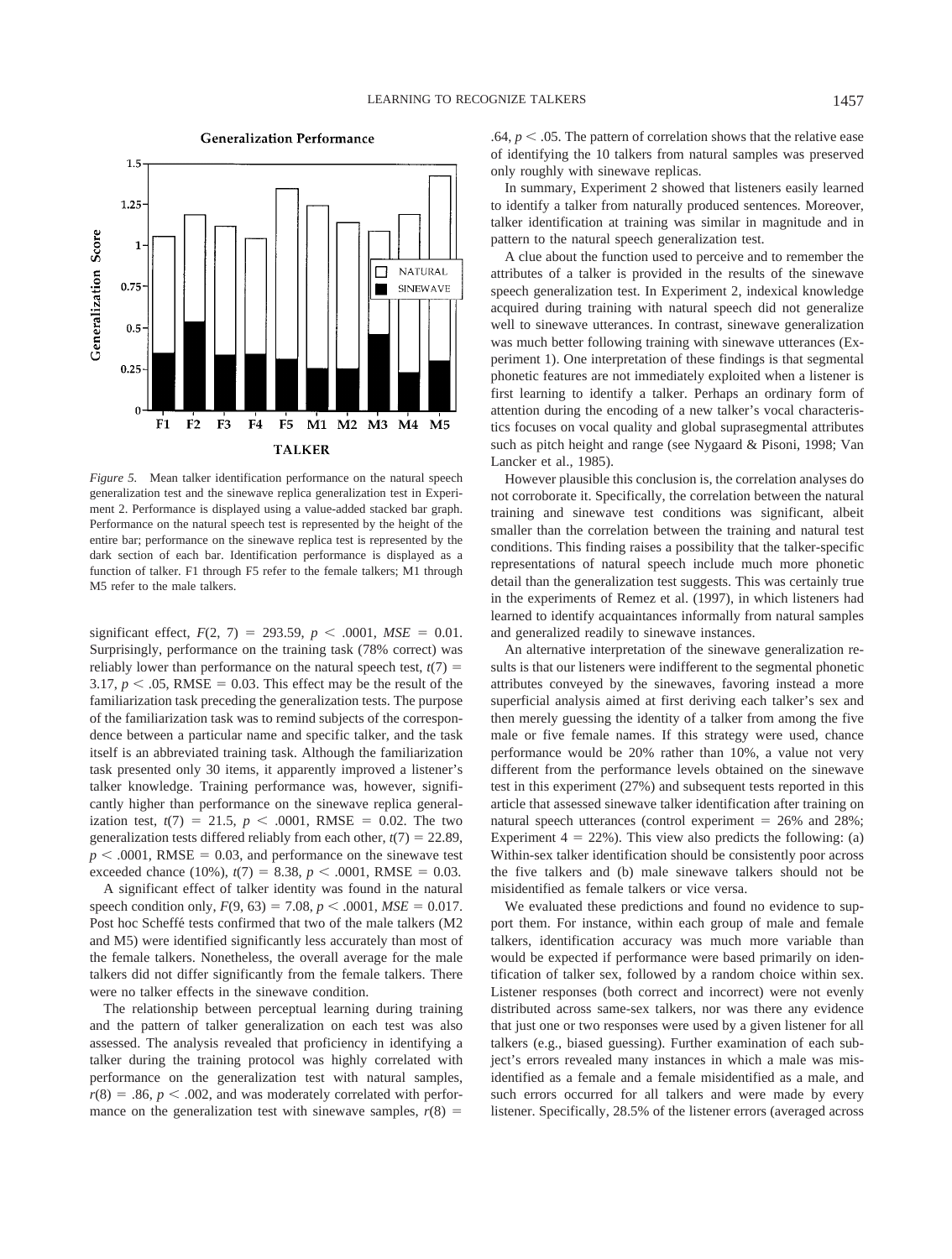all subjects) were cross-sex misidentifications. Overall, female talkers were less likely to be confused with male talkers (17% vs. 39% cross-sex error rate for female and male talkers, respectively). For example, talker F3 was almost never confused with a male (1% cross-sex error rate), whereas talkers M1 and M5 were often misidentified as a female (43% cross-sex error rate for both talkers).

We also found that a listener's tendency to misidentify a talker's sex was unrelated to overall talker recognition accuracy or to accuracy at recognizing a particular individual. To illustrate this, consider the results from 1 subject who showed good recognition of some of the sinewave talkers (e.g., 73% correct on talker "M4") while also showing that M3 was misidentified as a female talker on 50% of the incorrect trials. In contrast, this subject's accuracy on talker M1 was low (7%), yet also showed a similar degree of cross-sex misidentification, with M1 misidentified as a female on 43% of the incorrect trials. As a whole, the pattern of perceptual errors in the data from this experiment is representative of the error data from other sinewave tests we report in this article and counts as evidence against the conjecture that our listeners were simply categorizing sinewave talkers by sex.

An explanation of the relatively poor sinewave generalization performance observed in Experiment 2 may lie in the method we used in our experiment. In the present study, a listener's ability to recognize individuals was only 27% in the sinewave generalization test but was approximately 55% in the talker identification test used by Remez et al. (1997; see their Figure 4). Three differences in method may account for the difference in sinewave talker identification performance across these two experiments. First, in our experiment, familiarity was acquired through training with a small number of sentences over a few days. In contrast, the listeners in the report of Remez et al. had become familiar with the talkers over several decades. Second, our generalization test task presented three sentences three times, in random order, whereas Remez et al. presented the same sentence six times. In this case, the use of the same linguistic content of the utterance from trial to trial may have improved a listener's ability to discriminate among individuals (Read & Craik, 1995). Third, it is also possible that the novelty of the sinewaves led our subjects to focus on the unusual auditory impressions that these tonal signals evoke, rather than on the transfer-relevant phonetic properties. We conducted a control experiment to address this issue.

The procedure replicated the sequence used in Experiment 2, with the exception of an additional transcription task interpolated between the training from natural speech items and of testing generalization with sinewave and natural speech items. The transcription task offered 29 samples of sinewave speech, modeled on the speech of a male talker who was not among the talkers used in the training set, permitting subjects to become accustomed to the unusual sound and linguistic properties of sinewaves.

We compared two transcription presentation methods in which subjects heard several repetitions of each sentence either in a random order or blocked by sentence. In both conditions, subjects transcribed the entire sentence after its last repetition. We found that transcription accuracy did not differ across groups (random 49%, blocked  $=$  42%); neither did the transcription task improve sinewave generalization (27% correct). In addition, the extent to which a subject was able to transcribe the words conveyed by sinewaves proved to be a modest predictor of the ability to recognize talkers from these patterns,  $r(16) = .68$ ,  $p < .002$ . The null effects of the transcription task may mean that our subjects needed more substantial experience with sinewave utterances or that the processing requirements of the transcription task, word identification, did not overlap sufficiently with the requirements of the generalization test, talker recognition.

#### *Alternative Conceptualizations*

An alternative to the sinewave familiarity hypothesis tested in the control experiment is that the poor transfer from natural speech to sinewave replicas results from a mismatch between the attributes readily available and attended to during perceptual learning and those that are prominent during generalization. Under ordinary circumstances, many features are available to index a specific talker. Facing a demand to quickly learn about new individuals, a perceiver hypothetically can rely on a small sample of a talker's indexical attributes, biased toward the most prominent properties: qualitative characteristics such as pitch, meter, or timbre, to name a few. These attentional biases can arise in the moment, from the perceptual salience of certain indexical attributes, or can stem from a lifetime of experience identifying talkers. Of course, this set of properties is absent from sinewave sentences, which exhibit other, arguably less prominent indexical attributes: idiosyncratic vowel expression, spirantized stop releases, or consonant assimilation, to name a few.

We aimed therefore to devise a test to determine whether the pattern of results obtained in Experiment 2 was due to a shift in attention between qualitative and segmental phonetic characteristics of a talker (e.g., shifting to the latter following sinewave training). One method was to assess generalization to a spectral form that preserves the qualitative properties prominent in natural speech. To establish a parallel to the sinewave conditions, the spectral form would also have to be acoustically unusual and unfamiliar.

Reversed speech met this designation. Temporal reversal of natural speech disrupts some of the attributes of the signal, leaving other short- and long-term properties relatively unaltered. Timecritical and ordinal segmental properties are distorted. Some consonants are distorted because they exhibit a patterned sequence of the acoustic correlates of an articulatory hold-and-release; likewise, the more slowly changing diphthongs ordinarily manifest a gradual ordered change in resonant frequency, which is distorted by a reversal. Reversal also disrupts the metrical and melodic contour of a syllable train. The sustained aperiodicity of fricatives is unaltered in reversal, although the transition to voicing at release of the articulation is distorted, making this class of consonants partly impaired by reversal. Slowly changing vowel nuclei are the least distorted by temporal reversal. Accordingly, it is impossible to perceive much of the specific segmental or lexical content of an utterance played backward, and a speech sample of English prepared in this manner sounds like an unfamiliar language.

Temporal reversal does not eliminate all phonetic attributes. Nevertheless, the phonetic properties that remain in these signals are insufficient to allow lexical access of the original articulated sequence of words. Also, reversal does not hamper acoustic transmission of the long-term spectrum of a talker's speech, nor does it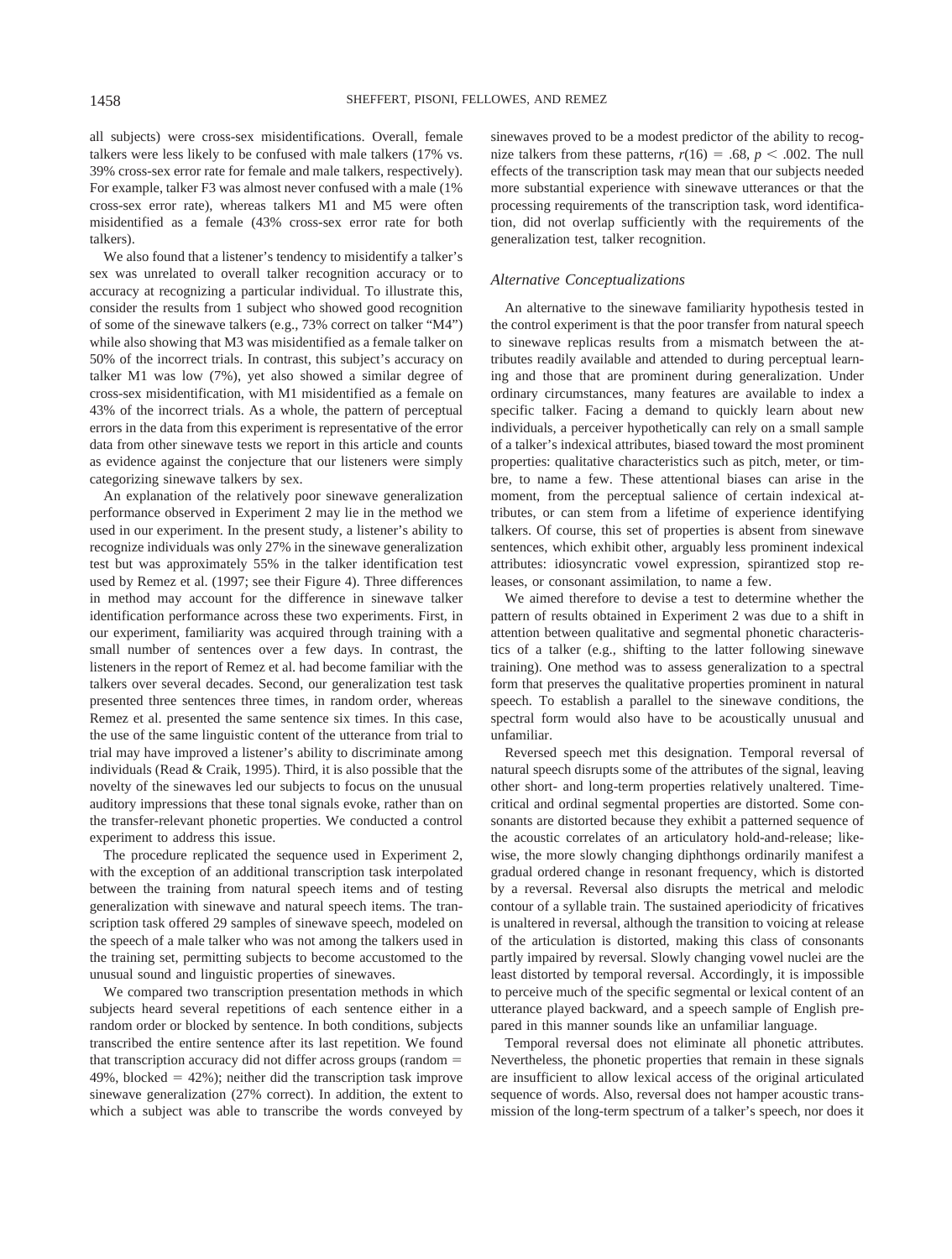alter the frequency or frequency range of glottal pulsing. Consequently, this acoustic transformation provides reliable acoustic correlates of vocal pitch height and variation and of speaking rate; of the central tendency and range of formant frequency variation; and, at slowly changing syllable nuclei, even of talker-specific vowel quality.

Accordingly, reversed speech is rich in indexical qualities and is relatively poorer in conveying the segmental grain in which idiolect is defined. Consequently, listeners are usually able to recognize talkers from reversed speech (Bartholomeus, 1973; Bricker & Pruzansky, 1966; Clarke et al., 1966; Van Lancker et al., 1985), and we can be confident that the basis of this ability rests largely on attention to qualitative as opposed to idiolectal attributes.

In the first two experiments we report in this article, we investigated whether a listener would learn to recognize a talker when the samples featured phonetic segmental properties to the detriment of qualitative aspects of the talker's speech. In the next three experiments, we explored how listeners learn to categorize unfamiliar talkers when qualitative attributes are featured to the detriment of segmental phonetic and lexical properties.

## Experiment 3: Recognizing an Unintelligible Talker

Experiment 3 was designed to test the hypothesis that subjects primarily exploit glottal source quality rather than fine-grained phonetic properties during natural speech training. Testing this hypothesis required a comparison of generalization to reversed and sinewave speech following training with natural speech. Because reversed speech preserves the glottal source whereas sinewave replicas do not, the comparison is a measure of the importance of qualitative aspects of the glottal spectrum for talker identification. Moreover, because reversed speech seems unusual and is unintelligible, this test also provided a control for the possibility that the mere peculiarity of an acoustic signal is a critical determinant of generalization performance.

## *Method*

## *Listeners*

Nine adult listeners volunteered to participate in exchange for payment (\$5 per hour). One was excused from the study for not attending a training session.

#### *Test Materials and Procedure*

The training materials were natural speech sentences. The generalization test materials were sinewave replicas and temporally reversed natural sentences. The reversed speech was created by inverting the series of sampled values of the natural items using a signal processing program (Cool Edit 96; Syntrillium Software Corporation, 1996). Other aspects of the training, familiarization, and testing were consistent with the previous experiments.

## *Results and Discussion*

## *Training Performance*

The results of the natural speech training are nearly indistinguishable from the previous instances of this condition. There was significant variation in the identifiability of the 10 talkers, *F*(9,  $(63) = 10.57, p < .0001, MSE = 167.65$ . There was no difference in the average identifiability of male and female talkers.

## *Generalization Performance*

The generalization data are of primary interest in this experiment (see Figure 6). Listeners' ability to recognize talkers declined from 79% correct at the end of training to 53% correct for the reversed speech test (white portion) and 22% correct for the sinewave test (dark portion). The overall means from the three conditions differed,  $F(2, 14) = 76.04$ ,  $p < .0001$ . Performance differed significantly between training and the reversed speech trials,  $t(7) = 5.65$ ,  $p < .001$ , RMSE = 4.66, and the sinewave replica trials,  $t(7) = 10.49, p < .0001$ , RMSE = 5.48, and between each generalization test,  $t(7) = 8.46$ ,  $p < .0001$ , RMSE = 3.68. Performance in the sinewave trials exceeded chance,  $t(7) = 2.91$ ,  $p < .02$ , RMSE = 7.39.

To resolve the pattern of results more sharply, we assessed the similarity between the patterns of talker identification during training and generalization. Talker identification from natural speech training was significantly correlated both with reversed speech identification,  $r(8) = .71$ ,  $p < .02$ , and sinewave talker identification,  $r(8) = .77$ ,  $p < .009$ . These values indicate a good match between the features learned during training and the parameters used to identify a talker at generalization.

In summary, the data of Experiment 3 showed that subjects were able to identify a familiar talker from reversed speech after training on natural speech. In contrast, talker recognition from sinewave



## *Figure 6.* Mean generalization scores on the reversed speech generalization test and the sinewave replica speech generalization test in Experiment 3. Performance is displayed using a value-added stacked bar graph. Performance on the reversed speech test is represented by the height of the entire bar; performance on the sinewave replica test is represented by the dark section of each bar. Performance is displayed as a function of talker. F1 through F5 refer to the female talkers; M1 through M5 refer to the male talkers.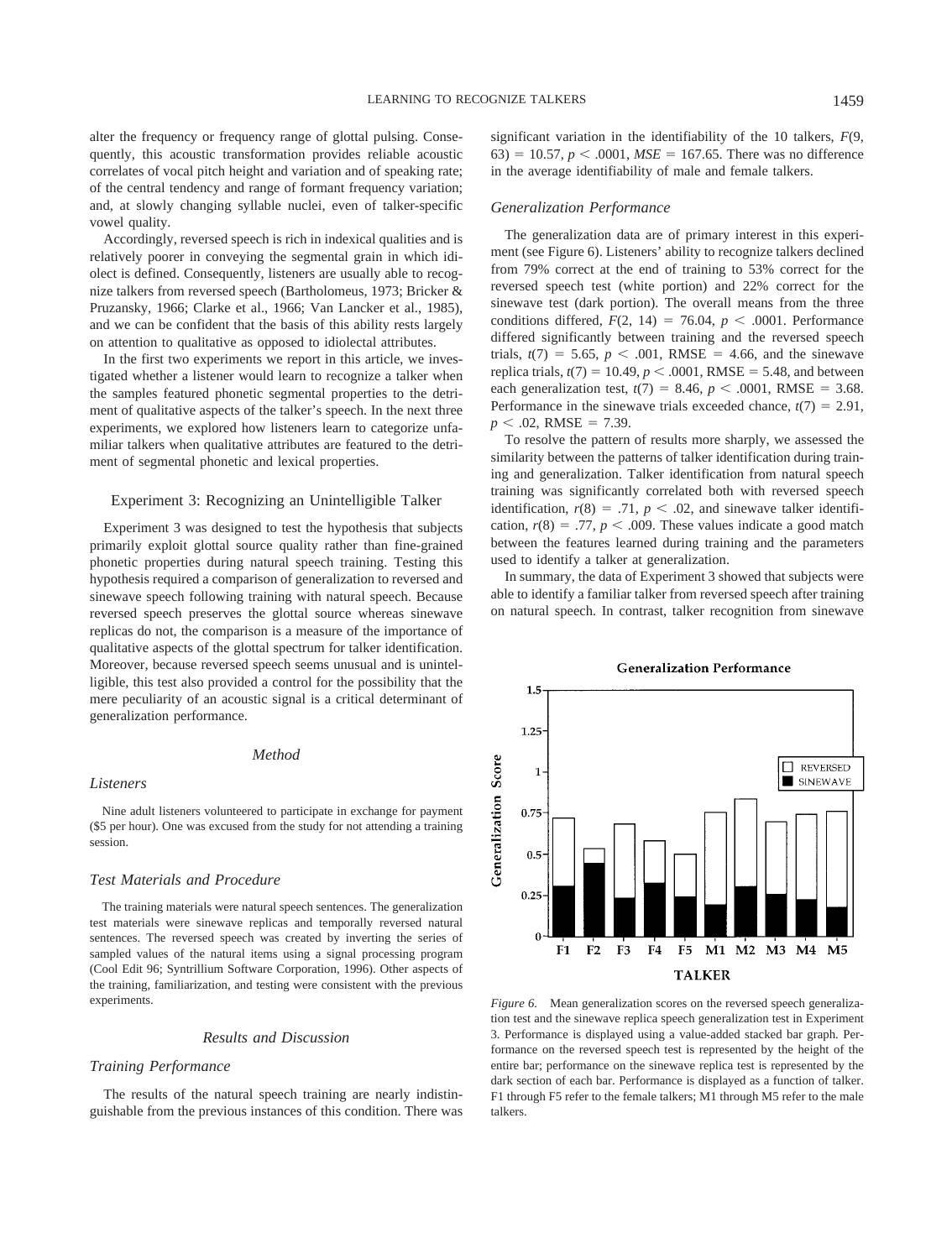signals was far poorer, approaching chance. The fact that reversed speech generalization was fairly accurate suggests that the qualitative attributes of a talker's speech are perceptually prominent during learning from natural samples. Moreover, although performance was poor on the sinewave generalization test, the correlation analyses show that listeners also appear to encode some fine-grained phonetic attributes well enough to preserve the pattern of relative memorability of the individuals despite an acoustic transform that eliminates the qualitative aspects of vocal sound. This may indicate that under normal circumstances, listeners naturally encode talkers using a mixture of different properties, perhaps relying most on qualitative and suprasegmental characteristics, while also using phonetic details.

## Experiment 4: Getting to Know an Unintelligible Talker

In Experiment 4, we assessed listeners' ability to learn to identify talkers from reversed speech. Time reversal eliminates or disrupts many of the fine-grained acoustic patterns necessary for phonetic perception and, accordingly, for word recognition. This experiment tests the sufficiency of qualitative aspects of speech in the relative absence of many phonetic and all lexical impressions. To date, no researchers have examined listeners' ability to learn about talkers from reversed speech under controlled conditions. (All prior reports examined identification of famous talkers learned through incidental exposure from the media [cf. Van Lancker et al., 1985].) We expected that learning to identify a talker from reversed speech would be easier than learning about a talker from sinewaves because reversed speech preserves a wider variety of attributes, many of which are associated with natural vocal quality, such as timbre and pitch. If listeners learn first to distinguish talkers along qualitative perceptual dimensions, rather than along idiolectal dimensions, we should find rapid learning from samples of reversed speech. We also sought to determine whether reversed speech samples are informative about the natural attributes of a talker. We expected to find reasonably good generalization to novel reversed speech tokens but poor generalization to sinewave replicas, on the principle that qualitative attributes learned from reversed speech are incommensurate with the grain of segmental phonetic attributes preserved without natural vocal quality in sinewave replicas.

## *Method*

#### *Listeners*

Eight adults were recruited from the Bloomington community and were paid \$5 per hour for their participation.

## *Test Materials and Procedure*

The training materials were reversed speech sentences. The generalization materials were reversed speech and sinewave speech sentences. Other aspects of the training, familiarization, and testing procedures were identical to the previous experiments.

#### *Results and Discussion*

#### *Training Performance*

Listeners learned to identify individuals from reversed speech samples at a rate intermediate between training with natural speech and training with sinewave replicas. The majority of listeners (five of the eight) reached criterion after three training sessions, and the remaining listeners required between 6 and 11 sessions to reach criterion. Figure 7 displays the talker identification performance as a function of training days and talker sex. For all listeners, performance was above chance after the first training session and increased by an average of 14% each day for the five fast learners and by an average of 5% each day for the three slower learners.

Figure 8 shows talker recognition performance on the last day of training as a function of talker. There were no significant differences in the identifiability of talkers.

#### *Generalization Performance*

Figure 9 displays the generalization scores for the reversed speech and sinewave generalization tests for each talker. A listener's ability to recognize talkers decreased from 72% correct at the end of training to 59% correct for the reversed test and 16% correct for the sinewave test. The overall means from each of the three conditions were significantly different,  $F(2, 14) = 138.69$ ,  $p <$  $.0001$ ,  $MSE = 48.60$ . Training differed from the reversed speech generalization trials,  $t(7) = 2.76$ ,  $p < .05$ , RMSE = 4.23, and from the sinewave replica trials,  $t(7) = 32.41$ ,  $p < .0001$ , RMSE = 1.70. The generalization tests differed significantly from one another,  $t(7) = 10.98$ ,  $p < .0001$ , RMSE = 3.95, and performance on the sinewave test exceeded chance,  $t(7) = 3.98$ ,  $p < .005$ ,  $RMSE = 4.02$ . Additional analyses indicated that there were no differences in recognition among the talkers.

The correlations comparing the relative identifiability of talkers across training and generalization conditions show that talker identification from reversed speech training was highly correlated with reversed speech talker identification,  $r(8) = .81, p < .004$ . In contrast, there was no correlation between training and sinewave talker identification,  $r(8) = .33$ ,  $p < .35$ . This latter finding is strong evidence that the attributes used to learn the talkers were unavailable in sinewave replicas. That is, the features with which listeners became familiar during training did not correspond to the indexical attributes available in sinewave replicas.

## Experiment 5: The Robustness of Qualitative Indexical Attributes

In Experiment 5, we trained listeners to recognize talkers using reversed speech. However, the generalization of that knowledge was assessed using natural speech samples rather than reversed speech. This condition is warranted to test whether the qualitative attributes available in reversed speech samples match those of natural speech. The study also measures sinewave generalization to test the reliability of the sinewave results obtained in the previous experiments.

#### *Method*

## *Listeners*

Ten adults were recruited from the Bloomington community and were paid \$5 per hour for their participation. Two were excused because of extremely slow progress during training. Eight completed the experiment.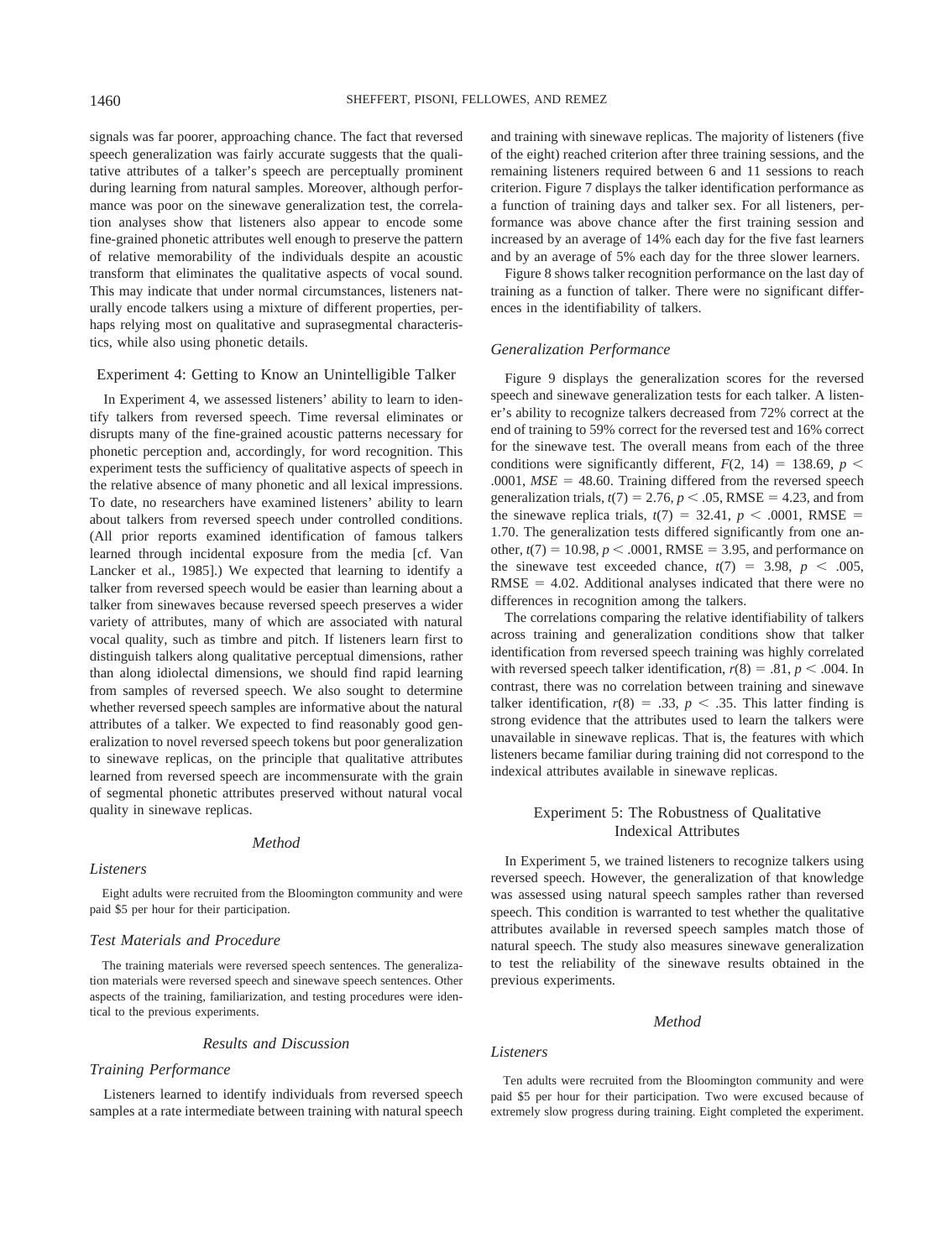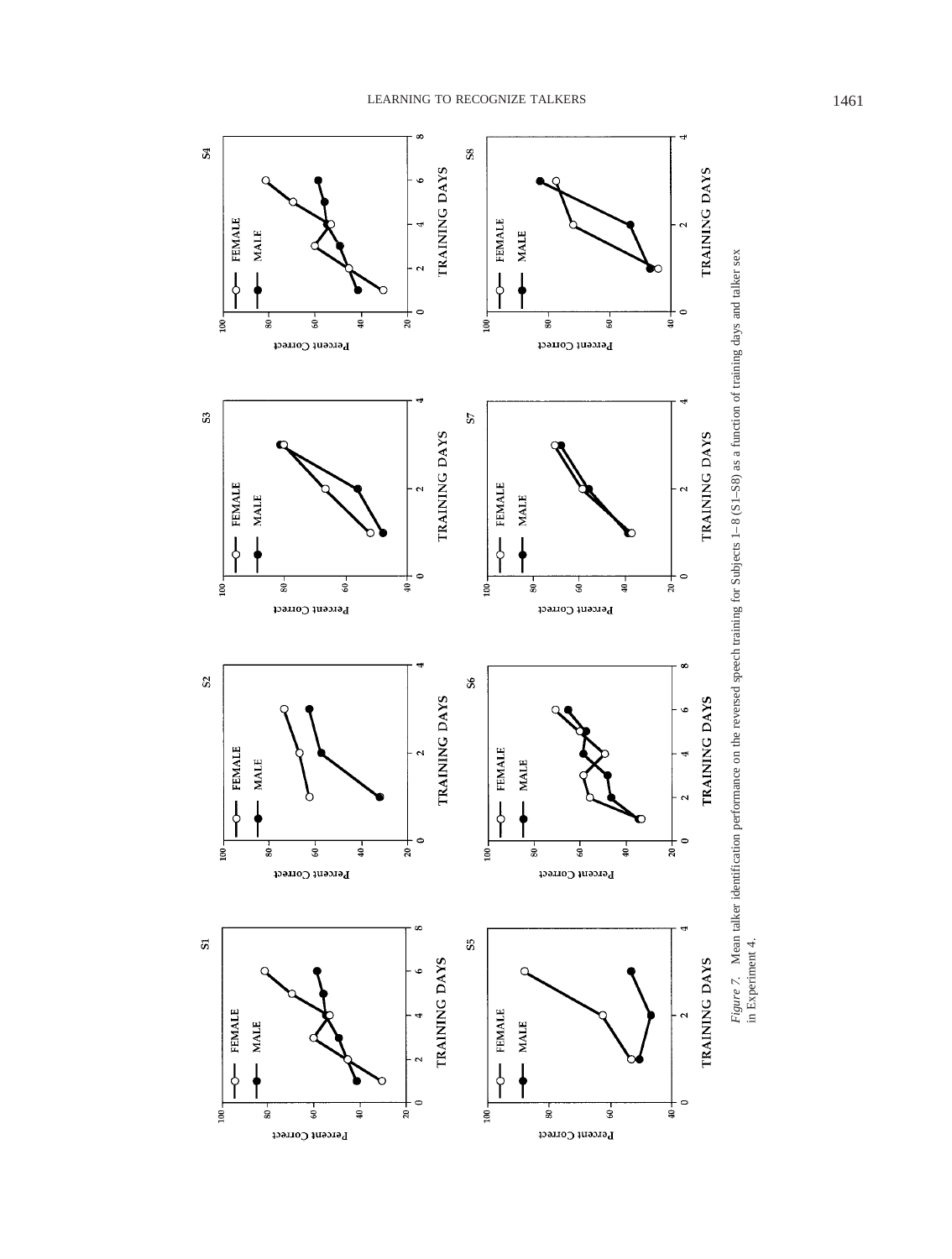## **Reversed Speech Training Performance**



*Figure 8.* Mean talker identification performance on reversed speech sentences for the last day of training in Experiment 4. Performance is displayed as a function of talker. F1 through F5 refer to the female talkers; M1 through M5 refer to the male talkers.

## *Test Materials and Procedure*

The training materials were reversed speech samples, and the generalization test materials were natural speech and sinewave replicas. Other aspects of the training, familiarization, and testing procedures were consistent with the previous experiments.

#### *Results*

## *Training Performance*

The training data from this experiment are almost indistinguishable from the training data obtained in Experiment 4. The number of days needed to reach criterion ranged from 3 to 9. A one-way ANOVA revealed a significant effect for talker identify, *F*(9,  $(63) = 4.99, p < .0001, MSE = 273.36$ , with reliable differences in identification among individual talkers but not between male and female talkers as a group.

#### *Generalization Performance*

Figure 10 displays the generalization scores for the natural and sinewave generalization tests. The data show that listeners' ability to recognize talkers decreased from 74% correct at the end of training to 50% correct for the natural test and 23% correct for the sinewave test. An ANOVA comparing the overall means from each condition revealed a significant effect,  $F(2, 14) = 41.47$ ,  $p <$ .0001,  $MSE = 120.54$ . Recognition was significantly different

from training for the natural speech trials,  $t(7) = 2.43$ ,  $p < .05$ , RMSE = 6.73; for the sinewave replica trials,  $t(7) = 19.03$ ,  $p <$ .0001, RMSE  $= 2.58$ ; and between the two generalization tests,  $t(7) = 5.28, p < .001, RMSE = 6.21$ . Talker recognition from sinewaves exceeded chance,  $t(7) = 5.39, p < .001, RMSE = 4.23$ .

Natural speech generalization was affected by variation among the 10 talkers,  $F(9, 63) = 3.29$ ,  $p < .002$ ,  $MSE = 0.13$ , but not by variation across talker sex. The effect of talker identity was not significant in the sinewave generalization data.

Finally, individual talker identification from reversed speech training was not significantly correlated with either natural speech talker identification,  $r(8) = .57$ ,  $p < .08$ , or sinewave talker identification,  $r(8) = .59$ ,  $p < .08$ . This latter finding is consistent with the previous experiment, which found a weak correlation between reversed speech training and sinewave generalization.

## *Discussion*

In Experiments 3–5, we observed that listeners who were trained to recognize talkers from natural or reversed speech samples could identify familiar talkers in either form. This suggests that when a listener learns a talker's indexical attributes from a medium rich in qualitative attributes (natural speech or reversed speech), the resulting talker-specific knowledge is sufficiently robust to permit talker recognition from novel utterances, whether natural or reversed. We also found that listeners trained on reversed speech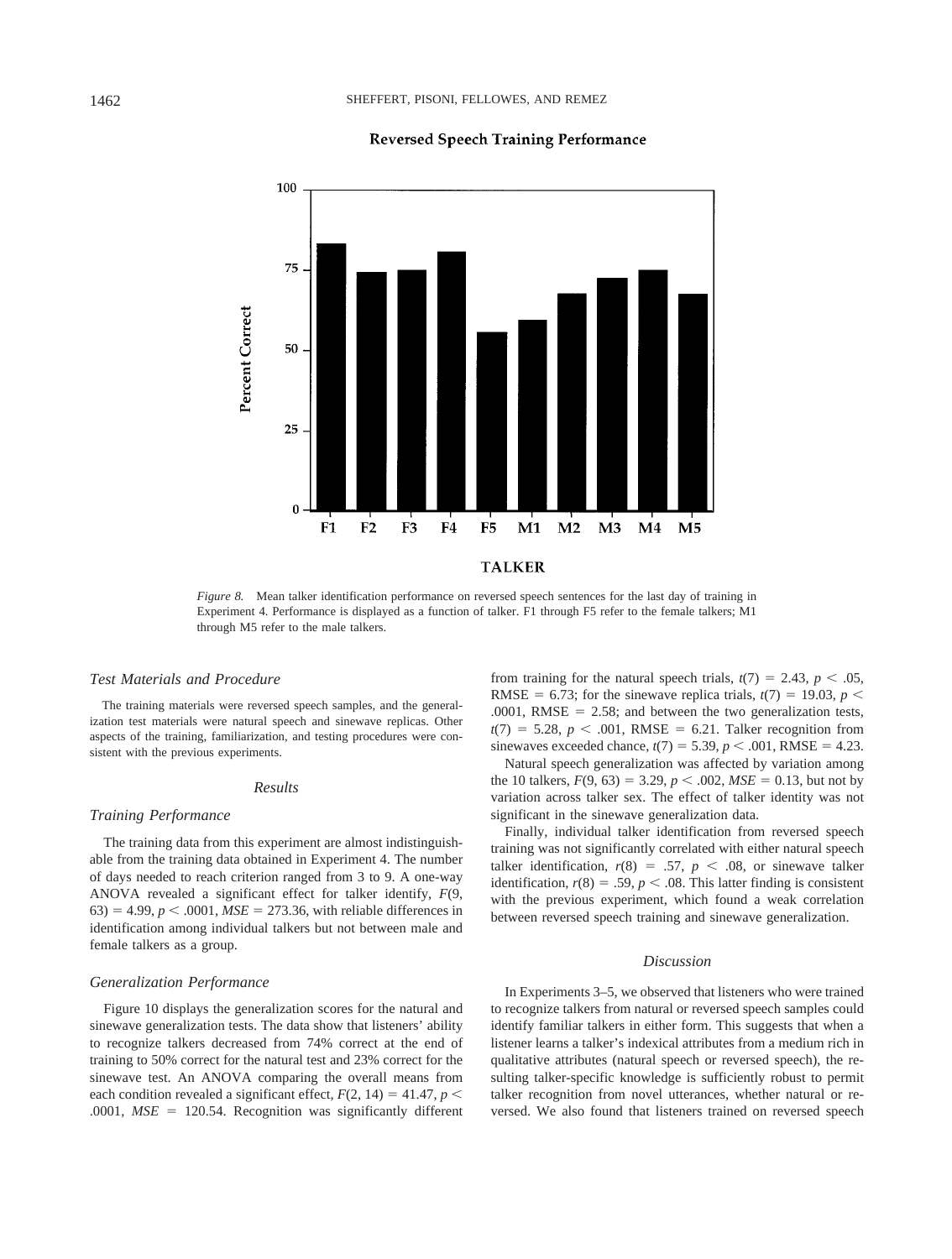

#### **Generalization Performance**

*Figure 9.* Mean talker identification performance on the reversed speech generalization test and the sinewave replica generalization test in Experiment 4. Performance is displayed using a value-added stacked bar graph. Performance on the reversed speech test is represented by the height of the entire bar; performance on the sinewave replica test is represented by the dark section of each bar. Performance is displayed as a function of talker. F1 through F5 refer to the female talkers; M1 through M5 refer to the male talkers.

were not very successful at identifying familiar talkers from sinewave replicas, which is consistent with the natural speech training data from Experiment 2.

Although it is tempting to propose that listeners relied primarily on qualitative and suprasegmental attributes rather than segmental phonetic attributes (idiolect) in learning to identify natural talkers, closer analysis of Experiments 3–5 argues against this conclusion. In particular, the correlation analyses, which assessed the similarity of the attributes used to recognize talkers across the different acoustic forms, showed that attributes yielded by natural and sinewave talkers were more similar than was evidenced in contrasting natural and reversed talkers. In fact, the relative identifiability of talkers from reversed speech training only correlated with the reversed speech tests. One certainly would not expect to find a relationship between reversed speech training and sinewave speech tests, given that the former preserves qualitative attributes to the detriment of linguistic attributes, whereas the latter preserves phonetic features without natural vocal quality. However, the fact that there was only a weak correlation between reversed speech training and the natural speech tests is instructive. It indicates that although listeners attend to suprasegmental, qualitative, and phonetic attributes when they learn to identify individuals from natural samples, the resulting knowledge of a talker's attributes may include substantially more phonetic detail than heretofore suspected.

Further examination of the data from Experiments 3–5 suggests that the perceptual learning paradigm used in these experiments produced results that are consistent with naturalistic studies of talker learning. For example, in our study, overall talker identification from reversed speech was remarkably similar to the findings from Bartholomeus (1973), who found that talker identification accuracy from reversed speech was equal to 73% of forward talker identification accuracy. In our study, talker identification from reversed speech (averaged across Experiments 3 and 5) was 75% of forward talker identification. Our correlation analysis also yielded results that are very similar to results from Van Lancker et al. (1985), who reported that the correlation between familiar talker recognition from natural speech and reversed speech was .55, which is similar to the correlations obtained in our study (.71 and .57 in Experiments 3 and 5, respectively). More generally, the similarity of the data of our studies and those of Bartholomeus (1973) and Van Lancker et al. (1985) provides preliminary evidence that a laboratory-based perceptual learning procedure can approximate learning in natural settings. If this similarity is substantiated, then the controls achieved through this form of design and testing permit a direct empirical approach to these questions without sacrificing validity.

#### General Discussion

Traditional accounts of talker recognition propose that an individual talker is identified by virtue of qualitative characteristics that are nondistinctive linguistically (e.g., Bricker & Pruzansky, 1976; Halle, 1985). Accordingly, segmental phonetic attributes are assumed to be used only for word recognition. The present set of five experiments encourages a revision in the traditional account. Experiment 1 showed that listeners could learn to identify talkers in the absence of the qualitative attributes of vocal sound production that have been assumed, typically, to be indispensable for such



#### **Generalization Performance**

*Figure 10.* Mean talker identification performance on the natural speech generalization test and the sinewave replica generalization test in Experiment 5. Performance is displayed using a value-added stacked bar graph. Performance on the natural speech test is represented by the height of the entire bar; performance on the sinewave replica test is represented by the dark section of each bar. Performance is displayed as a function of talker. F1 through F5 refer to the female talkers; M1 through M5 refer to the male talkers.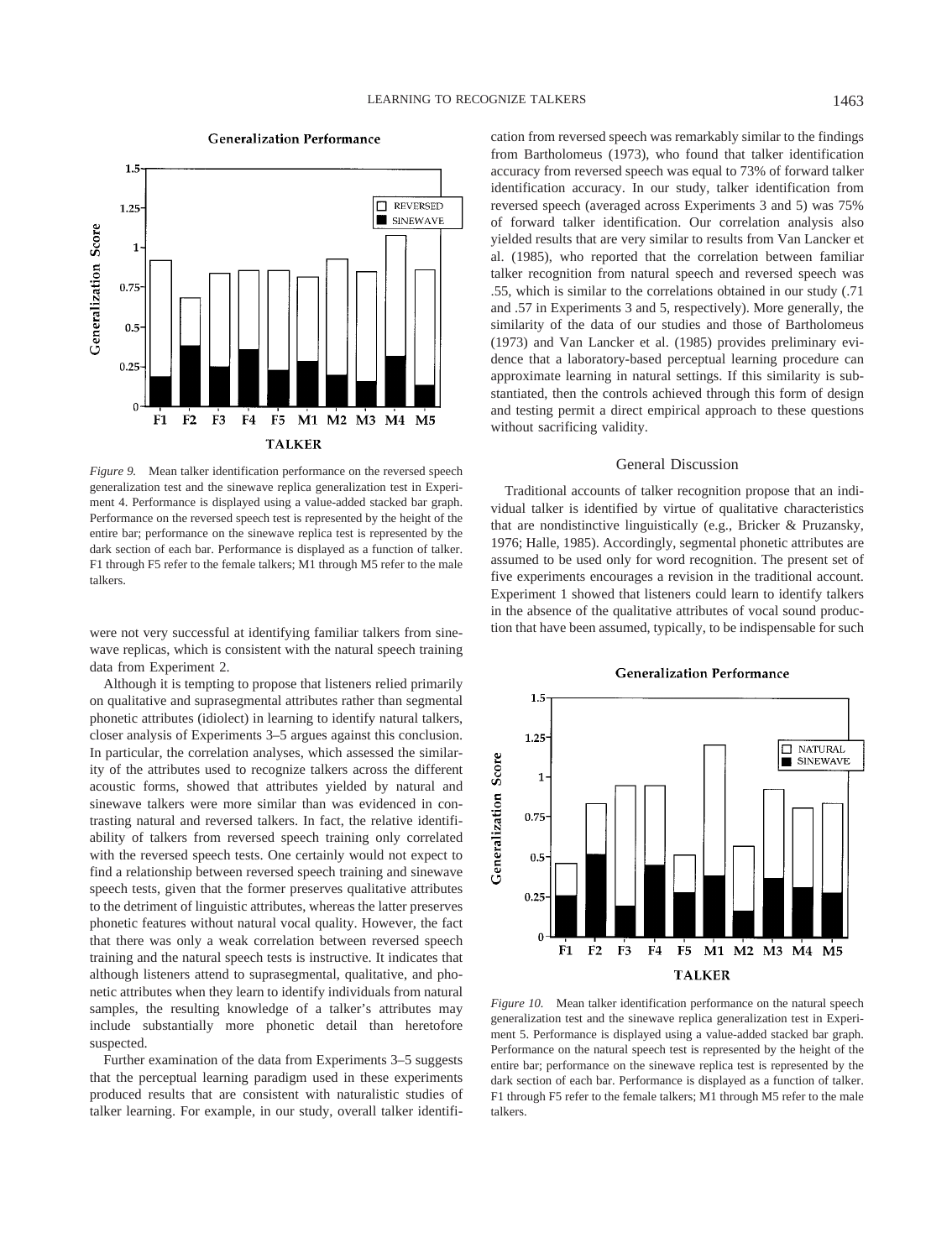ability. The experiment revealed that a listener's knowledge of talker-specific attributes acquired from sinewave sentence replicas generalized to novel sinewave and natural speech sentences. This outcome was consistent with the prior claim (Remez et al., 1997) that familiarity with a talker's indexical attributes includes the phonetic segmental properties composing an individual's idiolect and, therefore, that idiolectal variation can drive both the learning and the recognition of specific individuals. Experiment 2 calibrated the relative ease with which listeners learned to identify talkers in the laboratory from samples of natural speech. However, the form of this knowledge was limited and did not generalize to novel sinewave utterances. This was true even when listeners acclimated to the peculiar auditory qualities of sinewave replicas. Using a test reciprocal to the method of sinewave replication, Experiments 3, 4, and 5 showed that listeners can also recognize talkers largely on the basis of qualitative attributes, from incomprehensible reversed speech samples. The outcomes of the reversed speech experiments indicate that vocal quality and pitch range (both well preserved in these signals) can be used by listeners to identify talkers.

Taken together, the studies (summarized in Tables 2 and 3) show that listeners can exploit a wider range of talker-specific properties than is classically assumed (Bricker & Pruzansky, 1976). Under some circumstances, perception of a talker depends more on global qualitative attributes, whereas in other circumstances, phonetic attributes alone can specify a talker. Evidently, there is no single set of features or perceptual processes that can be used to identify both words and talkers. These results have several implications for a general account of the recognition of a familiar talker.

#### *Variety*

Two factors appear to govern the kind of indexical attributes that a listener uses when becoming familiar with an individual talker. The first factor is the variety of indexical properties available in a speech sample. Natural speech expresses a great assortment of linguistic, personal, and social attributes, and the presence of multiple acoustic correlates of each attribute in the speech signal contributes both to the robustness of linguistic perception and to talker recognition. The overall performance levels that we observed during training and generalization reflect the relative richness of the supply of indexical properties.

| Table 3 |                                   |  |
|---------|-----------------------------------|--|
|         | Correlations From Experiments 1–5 |  |

| Experiment |                       | Generalization test performance |         |          |  |
|------------|-----------------------|---------------------------------|---------|----------|--|
|            | Training<br>condition | Sinewave                        | Natural | Reversed |  |
|            | Sinewave              | $.81*$                          | .85     |          |  |
| 2          | Natural               | $.64*$                          | .86     |          |  |
| 3          | Natural               | $.77*$                          |         | .71      |  |
| 4          | Reversed              | $.33*$                          |         | .81      |  |
| 5          | Reversed              | $.59*$                          | .57     |          |  |

 $* p \le .05$ .

Our data show that talker learning from natural speech was relatively rapid, and the attributes that became familiar during the training procedure generalized very well to novel instances of natural speech. Reversed speech preserves a portion of this assortment of indexical properties, because temporal reversal eliminates some of the segmental and suprasegmental phonetic attributes that otherwise are useful to index a talker. Subjects found it somewhat more difficult to learn a talker's characteristics from reversed speech and were not always able to recognize a known talker from a novel instance of reversed speech. Sinewave replicas offer the least abundant assortment of indexical attributes of the three acoustic signals, preserving only a subset of the features available in natural samples. Learning about a talker from sinewave sentences was slow and difficult for our listeners, and the knowledge acquired during training generalized only moderately well to new sinewave sentences. Apparently, listeners who had become familiar with the talkers from a medium that preserved many natural properties were able to recognize the talkers from a new set of sentences better than listeners who had become familiar with the talkers from a medium with a less ample supply. Our data indicate that increasing the variation and richness of indexical properties during training produces highly abstract talker knowledge that generalizes readily to new contexts.

#### *Exclusive Attributes*

The nature or type of indexical attribute present in each acoustic form of speech counts as a second constraint on the features that are learned when a listener becomes familiar with a talker. For

Table 2 *Median Number of Training Days and Mean Proportion Correct for Talker Recognition in Experiments 1–5*

| Experiment | Training<br>condition | Training<br>days | Generalization test performance <sup>a</sup> |         |          |
|------------|-----------------------|------------------|----------------------------------------------|---------|----------|
|            |                       |                  | Sinewave                                     | Natural | Reversed |
|            | Sinewave              | 13               | .44                                          | .46     |          |
|            | Natural               |                  | .27                                          | .88     |          |
|            | Natural               |                  | .22                                          |         | .53      |
|            | Reversed              |                  | .16                                          |         | .59      |
|            | Reversed              |                  | .23                                          | .56     |          |

<sup>a</sup> Estimated proportion correct from guessing alone is approximately .10.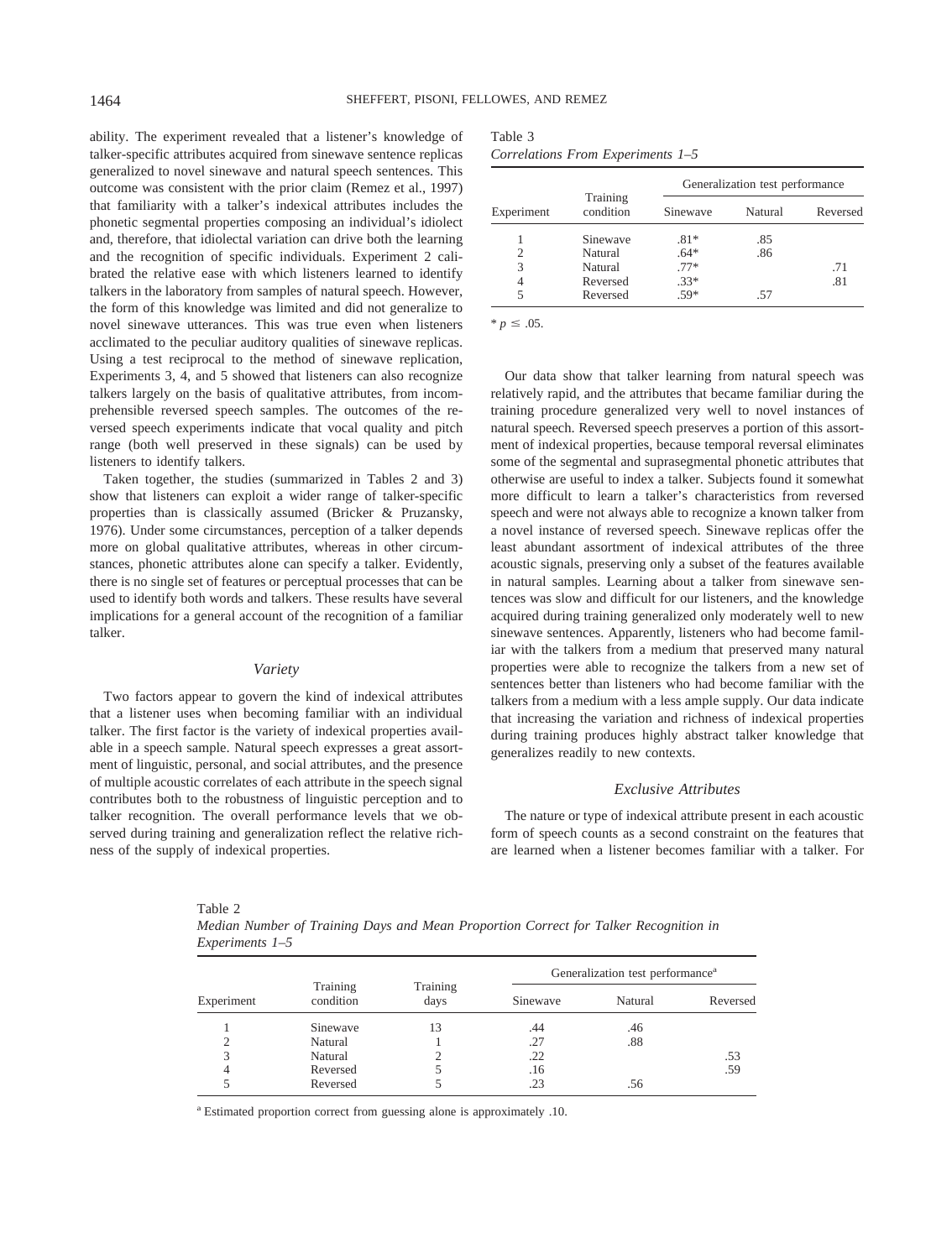example, talker-specific attributes encountered in sinewave replicas rest primarily on segmental phonetic properties and their aggregation in speech meter, whereas those present in reversed speech are primarily qualitative, exclusive of much of the finegrained phonetic properties on which idiolectal characterizations are based. Natural samples contain veridical manifestations of qualitative, segmental phonetic and suprasegmental properties, although the extent to which listeners make use of segmental phonetic attributes in remembering and perceiving individuals has so far been unclear.

To appraise the kind of properties that listeners use in identifying individuals, we compared the similarity in the relative ranking of talkers by the identification performance that we observed across different acoustic forms and across these five experiments. With this approach, we sought to reveal the extent to which the particular remembered attributes of an individual talker transfer to a different type of signal, allowing the familiar talker either to be recognized or not. These analyses differ from the analyses of overall talker recognition accuracy because here we focused on the relative identifiability of each individual talker from sinewave, natural, and reversed speech tokens, independent of the average level of recognition across all talkers. For example, if similar indexical features are used to identify talkers from sinewave and natural speech, we should find that the differences in identification accuracy among talkers in the context of one signal are correlated with the accuracy differences obtained in the context of another signal (see Table 3).

The analysis shows that the rank order of talkers in the sinewave training condition was significantly correlated with each of the natural speech training conditions: Experiment 2,  $r(8) = .71$ ,  $p <$ .02; Experiment 3,  $r(8) = .84$ ,  $p < .002$ . This indicates that the relative ease of identifying the talkers from natural samples closely matched the relative ease of identifying talkers from sinewave replicas. The high correlations provide evidence that the perceived properties of familiar sinewave and natural speech talkers are similar, and they suggest that listeners were relying on phonetic attributes during both natural and sinewave talker learning. In contrast, there was little similarity between the perceptual spaces of familiar sinewave and reversed speech talkers, as evidenced by the weak and nonsignificant correlations between sinewave speech training and reversed speech training: Experiment 4,  $r(8) = .31$ ,  $p \leq 0.39$ ; Experiment 5,  $r(8) = 0.40$ ,  $p \leq 0.25$ . This is not wholly unexpected, given that reversed speech and sinewave speech preserve different assortments of phonetic details, suprasegmental meter and intonation, and natural vocal quality.

The correlations between the mean identifiability of reversed speech and natural speech samples provide further evidence that listeners rely at least partly on segmental phonetic properties when learning to identify talkers from natural speech. Specifically, we found that the correlations between performance with reversed and natural samples were actually lower than the correlations between sinewave and natural samples. This is surprising, given that reversed speech preserves many of the physical acoustic properties associated with vocal quality, which have been favored in prior discussions of individual talker recognition (Bricker & Pruzansky, 1976; Van Lancker et al., 1985). Moreover, overall accuracy data in this report show better generalization between natural and reversed speech than between natural and sinewave speech. Extrapolating from precedent, one would plausibly expect listeners to treat reversed and natural signals similarly and to treat sinewave and natural signals as altogether different.

Instead we found the opposite pattern: There was less similarity in the relative identifiability of talkers between reversed and natural speech. The correlations between reversed and natural speech ranged from .63 to .71, lower than those found in comparing natural speech and sinewave signals (range  $= .71$  to .84). The reversed speech training data from Experiment 4 were significantly correlated with each of the natural speech training conditions: Experiment 2,  $r(8) = .71$ ,  $p < .02$ ; Experiment 3,  $r(8) = .63$ ,  $p < .05$ . The reversed speech training data from Experiment 5 were significantly correlated with one of the two natural speech training conditions: Experiment 2,  $r(8) = .64$ ,  $p < .05$ ; Experiment 3,  $r(8) = .58$ ,  $p < .08$ . The attributes excluded by reversal of speech are arguably responsible for establishing the order of identifiability of the talkers. In summary, although the correlations between reversed and natural speech are lower and less reliable than the correlations between sinewave and natural speech, the values indicate a solid relationship between the two signals. This suggests that reversed speech and sinewave replicas each preserve attributes of a natural utterance that can be used by listeners to recognize a familiar talker.

## *Accuracy and Relative Identifiability*

If sinewave speech preserves attributes of natural speech, why did our listeners have such difficulty recognizing sinewave talkers following natural speech training? Perhaps the low accuracy levels on the sinewave tests (as well as the moderate accuracy on the reversed speech tests) are explained by the hypothesis that generalization performance is influenced by the perceptual match between the current generalization test token and previously encountered instances of the individual's speech. We assume that memory for a presented talker includes a number of different kinds of features. These include indexical and nonindexical perceptual properties of a talker's gestures and nonindexical features of the acoustic signal. During generalization testing, memory is probed by a new test token containing features of the talker and context. Recognition of a talker depends on the match between memory and the test item; the better the match, the greater likelihood the talker is perceived as familiar and identified by name. Generalization to a different signal type reduces the perceptual match between the current test token and previously encountered instances of the individual's speech. Therefore, a portion of the decrease in accuracy across training and generalization can be attributed to a simple mismatch in nonindexical features of the acoustic signal.

Generalization accuracy is further influenced by the variety and richness of indexical properties available at test. Each signal type preserves a different assortment of talker-specific segmental and suprasegmental features. Sinewave replication drastically reduces the dimensionality of the natural speech signal and to a greater extent than temporal reversal. It is perhaps not surprising that generalization was lowest on the sinewave test following natural speech training, given that only a limited subset of the indexical features available during training were present at the time of testing.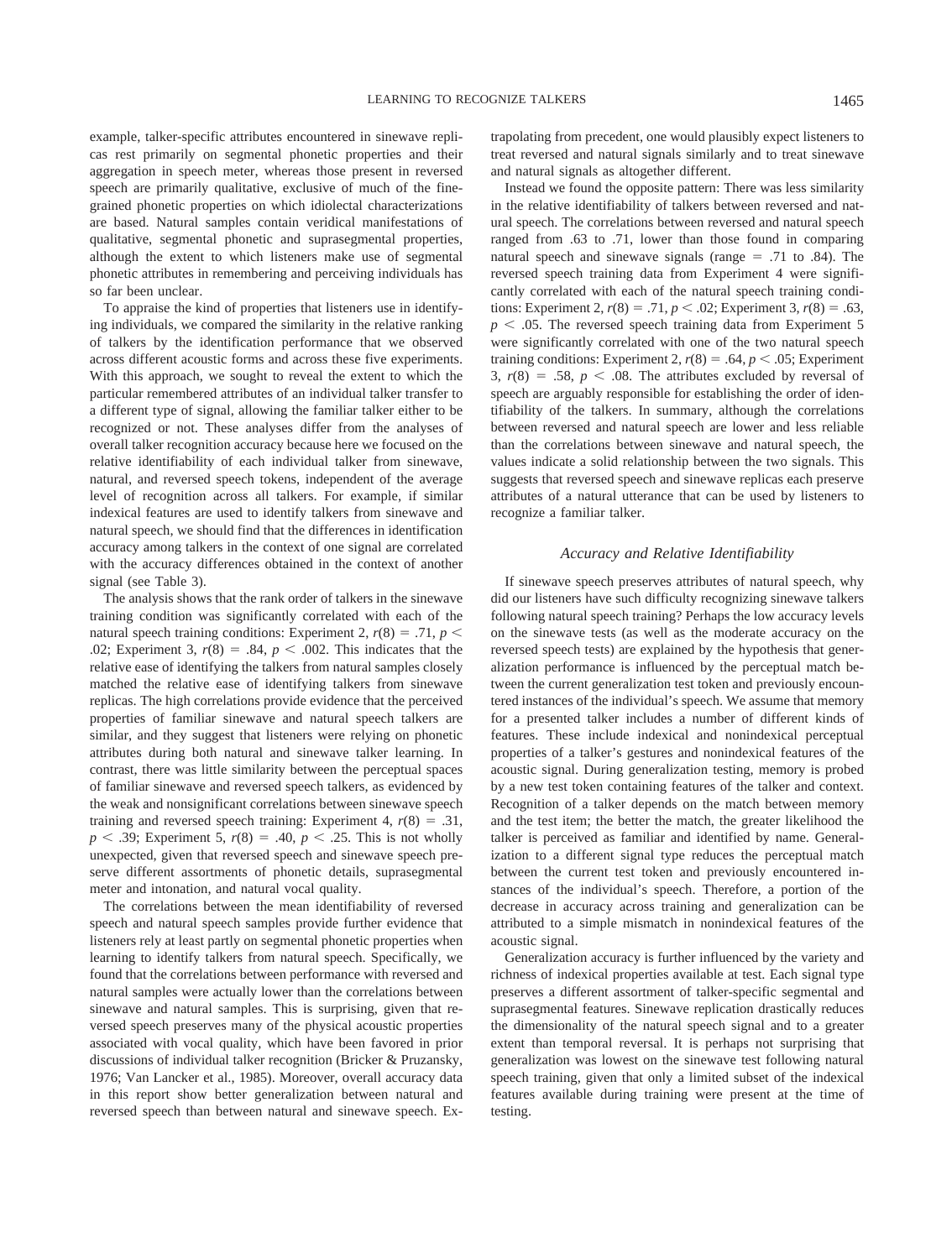# *Independence of Talker Identity and Talker Sex*

Although the accuracy levels on the sinewave tests were relatively low, performance surpassed chance, indicating a significant contribution of the attributes common to natural and sinewave versions of speech. The results, moreover, are incompatible with an obvious strategic gambit. For example, consider the hypothetical performance if subjects had classified each unidentified sinewave talker by sex, and only then chosen randomly within sex. This strategy of classification first by sex and then by personal identity has been proposed for the identification of individuals from visual perception of the face (e.g., Ellis, 1986). Although we cannot rule out this possibility entirely in our findings, several lines of converging evidence argue against this conjecture.

Evidence that the acoustic properties indicating the sex of a talker make a limited contribution to sinewave talker identification was confirmed through a series of hierarchical cluster analyses based on identification errors from Remez et al. (1997; see also Fellowes, Remez, & Rubin, 1997, Figure 1). The resulting topologies indicated that perceived similarity among talkers did not amount to a sort by sex, because male and female sinewave talkers were frequently misidentified for one another. These findings agree with the data in the present report, which showed that our listeners made many cross-sex errors when generalizing from natural to sinewave utterances (see Experiment 2). When identifying a talker from a sinewave utterance, listeners apparently disregarded auditory characteristics of the signal, which could conceivably be useful for sex identification (e.g., the central spectral tendency of formant variation). Instead, subjects arguably mistook talkers for each other when they shared specific pronunciation habits. These results are consistent with the premise that listeners were exploiting consistent segmental phonetic differences among the talkers to identify them.

The extent to which perception of talker identity is contingent on perception of talker sex was addressed directly by Fellowes et al. (1997) using perceptual tests and different types of sinewave signals. The first set of sinewave tokens were the same sinusoidal replicas used in the current training experiments. These tokens faithfully replicate the formant estimates of each talker's natural speech. Fellowes et al. found that listeners could report the sex of the talker from sinewaves, though performance was not free of errors. Overall, this result showed that the sinewave replicas contain sufficient structure to distinguish male from female talkers much of the time.

What do listeners use to determine the sex of a sinewave talker? Is the perception of a talker's sex a prerequisite for individual identification? Fellowes et al. (1997) addressed these questions using a second set of modified sex-neutral sinewave signals. Intertalker differences were completely eliminated from the tokens by rescaling the tone pattern of every talker to match the average formant values of all ten talkers. Listeners found it impossible to determine the sex of a sinewave talker from these signal. This indicated that differences in the central spectral tendency of each tonal analog of formant frequencies can be used to distinguish the sex of a sinewave talker. The subjects were still able to recognize the identity of 6 of the 10 talkers from sex-neutral sinewaves. This latter finding demonstrates that segmental phonetic attributes preserved in sinewaves can be used for individual talker identification even in the absence of acoustic structure that indexes sex.

More generally, talker identification performance is largely unaffected by features of talker sex, even though listeners are capable of assessing talker sex when asked to do so. It is intriguing that the analogous sex-conditional account of visual identification of individuals has received little empirical support (Bruce & Young, 1986). Perhaps the circumstances of identifying a talker represent a stable aspect of sensing, discerning, and remembering individuals regardless of modality.

# *Interactions Between Indexical and Linguistic Processing Across Modalities*

The hypothesis that idiolect, the subtle characteristics of a talker's articulation, can be used to identify individuals predicts interactions between word perception and talker recognition. Indeed, many examples of such interactions can now be found in the technical literature. For example, the perception of talker and phonetic attributes occur in an integral or parallel-contingent fashion (Green et al., 1997; Mullennix & Pisoni, 1990). Numerous studies have shown that changes in a talker affect phoneme and word identification (Cole et al., 1974; Martin et al., 1989) and memory for spoken words (Craik & Kirsner, 1974; Goldinger, 1996; Schacter & Church, 1992). In addition, the ease with which a talker is identified directly affects intelligibility, with words spoken by familiar talkers being easier to perceive (Nygaard et al., 1994) and to retrieve from long-term memory (Sheffert & Olson, 2000) relative to words spoken by unknown talkers.

Analogous dependencies between the perception of phonetic and talker attributes have also been found in the visual domain. For instance, trial-to-trial variation in the talker reduces lip-reading accuracy (Yakel, Rosenblum, & Fourtier, 2000). Other research shows that remembered attributes of a visual talker interact with lexical and indexical memory (Sheffert & Fowler, 1995). Familiarity with a talker's face has also been shown to improve the accuracy of visual phoneme identification (Schweinberger & Soukup, 1998), of short-term memory for audiovisual words, and of audiovisual speech integration (Walker, Bruce, & O'Malley, 1995).

Recent experiments using point-light displays of a talker's articulatory gestures reveal additional evidence that visible talker properties interact with the visual perception of the linguistic message. Dynamic visual articulation can be isolated from other aspects of the facial topography by placing florescent landmarks on the cheeks, lips, tongue, and teeth. Under the appropriate illumination, viewers see only a pattern of moving dots when the talker articulates. Previous studies have shown that point-light displays of a talker's articulating face convey enough of the phonetic segmental grain to distinguish many phonemes and words and that this sensory stream is readily integrated with auditory speech (see Rosenblum & Saldaña, 1998, for a review). Moreover, these displays also permit the recognition of a familiar talker's face in silence (Rosenblum, Yakel, Baseer, & Panchal, 2002). Rosenblum et al. have argued that subjects were able to recognize familiar faces by using idiolectal properties conveyed visually. They further suggested that contingencies between lip-reading and face recognition might best be explained by assuming that linguis-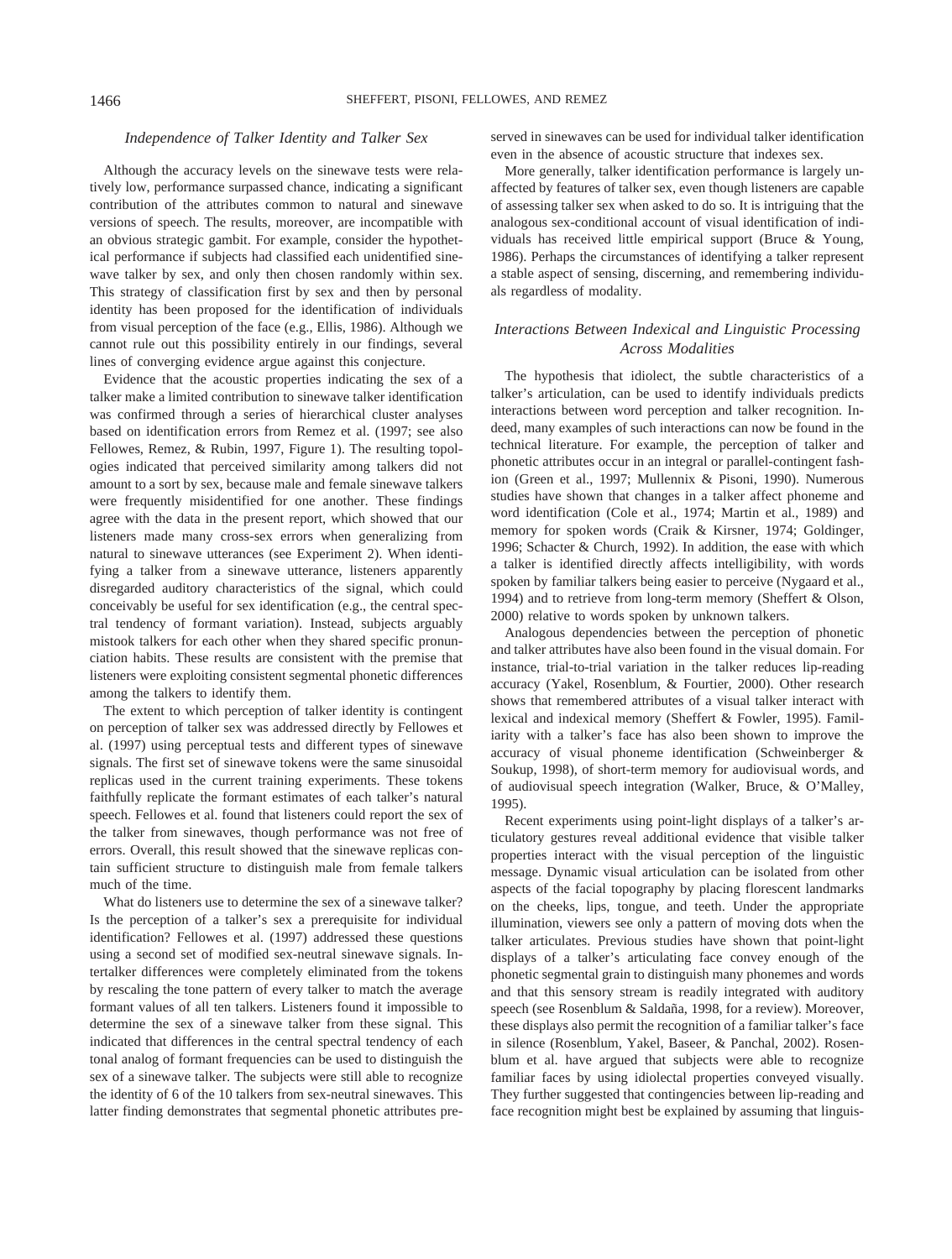tic and indexical properties are transmitted in parallel using phonetic gestures.

Neuroimaging data substantiate the similarities in perceptual effect of visual and auditory samples of phonetic gestures. Using functional magnetic resonance imaging, Campbell (1998) found that silent lip-reading activates areas of the auditory cortex that have classically been associated with auditory speech processing, although neither static poses nor nonspeech facial motion activates language areas.

These findings are consistent with the more general proposal that listeners notice and remember aspects of speech that vary across talkers and are available in multiple sensory modalities. Linguistic and indexical properties originate in the same event, the articulatory movement of a vocal tract. Conceivably, identifying words and talkers could be based on a general capacity to discriminate the subtleties of phonetic expression.

In summary, when a listener learns to identify a new talker, the familiar details include segmental phonetic properties of the talker's speech. The overall performance levels in our report underestimate the contribution of phonetic attributes to identifying and recognizing a familiar talker. The fact that acoustic conditions favoring segmental or qualitative attributes produced different outcomes shows that these indexical properties, which differ in grain from fine to coarse, may be registered in parallel, because listeners did not use them in a contingent fashion. Taken together, these findings indicate that phonetic properties of speech can play a role in perceiving and remembering the properties of a talker no less than qualitative properties of the message itself.

## References

- Bartholomeus, B. (1973). Voice identification by nursery school children. *Canadian Journal of Psychology, 27,* 464–472.
- Benton, A. L., & Van Allen, M. W. (1968). Impairment in facial recognition in patients with cerebral disease. *Cortex, 4,* 344–359.
- Bodamer, J. (1947). Die prosop-agnosie. (Die Agnosie des Physiognomieerkennens) [Prosopagnosia. (Agnosia for face detection)]. *Archhiv fu¨r Psychiatrie und Zeitschrift fu¨r Nervenkrankheiten, 179,* 6–54.
- Bricker, P. D., & Pruzansky, S. (1966). Effects of stimulus content and duration on talker identification. *Journal of the Acoustical Society of America, 40,* 1441–1449.
- Bricker, P. D., & Pruzansky, S. (1976). Speaker recognition. In N. J. Lass (Ed.), *Contemporary issues in experimental phonetics* (pp. 295–326). New York: Academic Press.
- Broadbent, D. E., & Ladefoged, P. (1960). Vowel judgments and adaptation level. *Proceedings of the Royal Society of London, 151,* 384–399.
- Bruce, V., & Young, A. (1986). Understanding face recognition. *British Journal of Psychology, 77,* 305–327.
- Bull, R., Rathborn, H., & Clifford, B. R. (1983). The voice recognition accuracy of blind listeners. *Perception, 12,* 223–226.
- Byrd, D. (1994). Relations of sex and dialect to reduction. *Speech Communication, 15,* 39–54.
- Campbell, R. (1998). How brains see speech: The cortical localisation of speechreading in hearing people. In R. Campbell, B. Dodd, & D. Burnham (Eds.), *Hearing by eye II: Advances in the psychology of speechreading and auditory–visual speech* (pp. 177–193). Hove, England: Psychology Press.
- Carterette, E. C., & Barnebey, A. (1975). Recognition memory for voices. In A. Cohen & S. Nooteboom (Eds.), *Structure and process in speech perception* (pp. 246–265). Heidelberg, Germany: Springer-Verlag.
- Chin, S. B., & Pisoni, D. B. (1997). *Alcohol and speech.* San Diego, CA: Academic Press.
- Church, B. A., & Schacter, D. L. (1994). Perceptual specificity of auditory priming: Implicit memory for voice intonation and fundamental frequency. *Journal of Experimental Psychology: Learning, Memory, and Cognition, 20,* 521–533.
- Clarke, F. R., Becker, R. W., & Nixon, J. C. (1966). *Characteristics that determine speaker recognition* (Report No. ESD-TR-66-638). Hanscom Field, MA: Electronic Systems Division, Air Force Systems Command.
- Clifford, B. R. (1980). Voice identification by human listeners. *Law and Human Behavior, 4,* 373–394.
- Cole, R. A., Coltheart, M., & Allard, F. (1974). Memory for speaker's voice: Reaction time to same or different-voiced letters. *Quarterly Journal of Experimental Psychology, 26,* 1–7.
- Coleman, R. O. (1973). Speaker identification in the absence of intersubject differences in glottal source characteristics. *Journal of the Acoustical Society of America, 53,* 1741–1743.
- Compton, A. J. (1963). Effects of filtering and vocal duration upon the identification of speakers, aurally. *Journal of the Acoustical Society of America, 35,* 1748–1752.
- Cook, S., & Wilding, J. (1997). Earwitness testimony: Never mind the variety, hear the length. *Applied Cognitive Psychology, 11,* 95–111.
- Craik, F. I. M., & Kirsner, K. (1974). The effect of speaker's voice on word recognition. *Quarterly Journal of Experimental Psychology, 26,* 274– 284.
- Creelman, C. D. (1957). Case of the unknown talker. *Journal of the Acoustical Society of America, 29,* 655.
- Damasio, A. R., Damasio, H., & Van Hoesen, G. W. (1982). Prosopagnosia: Anatomical basis and neurobehavioral mechanism. *Neurology, 32,* 331–341.
- DeCasper, A. J., & Fifer, W. P. (1980, June 6). Of human bonding: Newborns prefer their mothers' voices. *Science, 208,* 1174–1176.
- Doddington, G. R. (1985). Speaker recognition: Identifying people by their voices. *Proceedings of the IEEE, 73,* 1651–1664.
- Ellis, H. D. (1986). Processes underlying face recognition. In R. Bruyer (Ed.), *The neuropsychology of face perception and facial expression* (pp. 1–27). Hillsdale, NJ: Erlbaum.
- Fellowes, J. M., Remez, R. E., & Rubin, P. E. (1997). Perceiving the sex and identity of a talker without natural vocal timbre. *Perception & Psychophysics, 59,* 839–849.
- Geiselman, R. E., & Bellezza, F. S. (1977). Incidental retention of speaker's voice. *Memory & Cognition, 5,* 658–665.
- Gelfer, M. P. (1988). Perceptual attributes of voice: Development and use of rating scales. *Journal of Voice, 2,* 320–326.
- Goldinger, S. D. (1996). Words and voices: Implicit and explicit memory for spoken words. *Journal of Experimental Psychology: Learning, Memory, and Cognition, 22,* 1166–1183.
- Goldinger, S. D. (1998). Echoes of echoes? An episodic theory of lexical access. *Psychological Review, 105,* 251–279.
- Goldinger, S. D., Pisoni, D. B., & Logan, J. S. (1991). On the nature of talker variability effects on recall of spoken word lists. *Journal of Experimental Psychology: Learning, Memory, and Cognition, 17,* 152– 162.
- Goldinger, S. D., Pisoni, D. B., & Luce, P. A. (1996). Speech perception and spoken word recognition: Research and theory. In N. J. Lass (Ed.), *Principles of experimental phonetics* (pp. 277–327). New York: Academic Press.
- Green, K. P., Tomiak, G. R., & Kuhl, P. K. (1997). The encoding of rate and talker information during phonetic perception. *Perception & Psychophysics, 59,* 675–692.
- Gunzburger, D. (1995). Acoustic and perceptual implications of the transsexual voice. *Archives of Sexual Behavior, 24,* 339–348.
- Halle, M. (1985). Speculations about the representation of words in mem-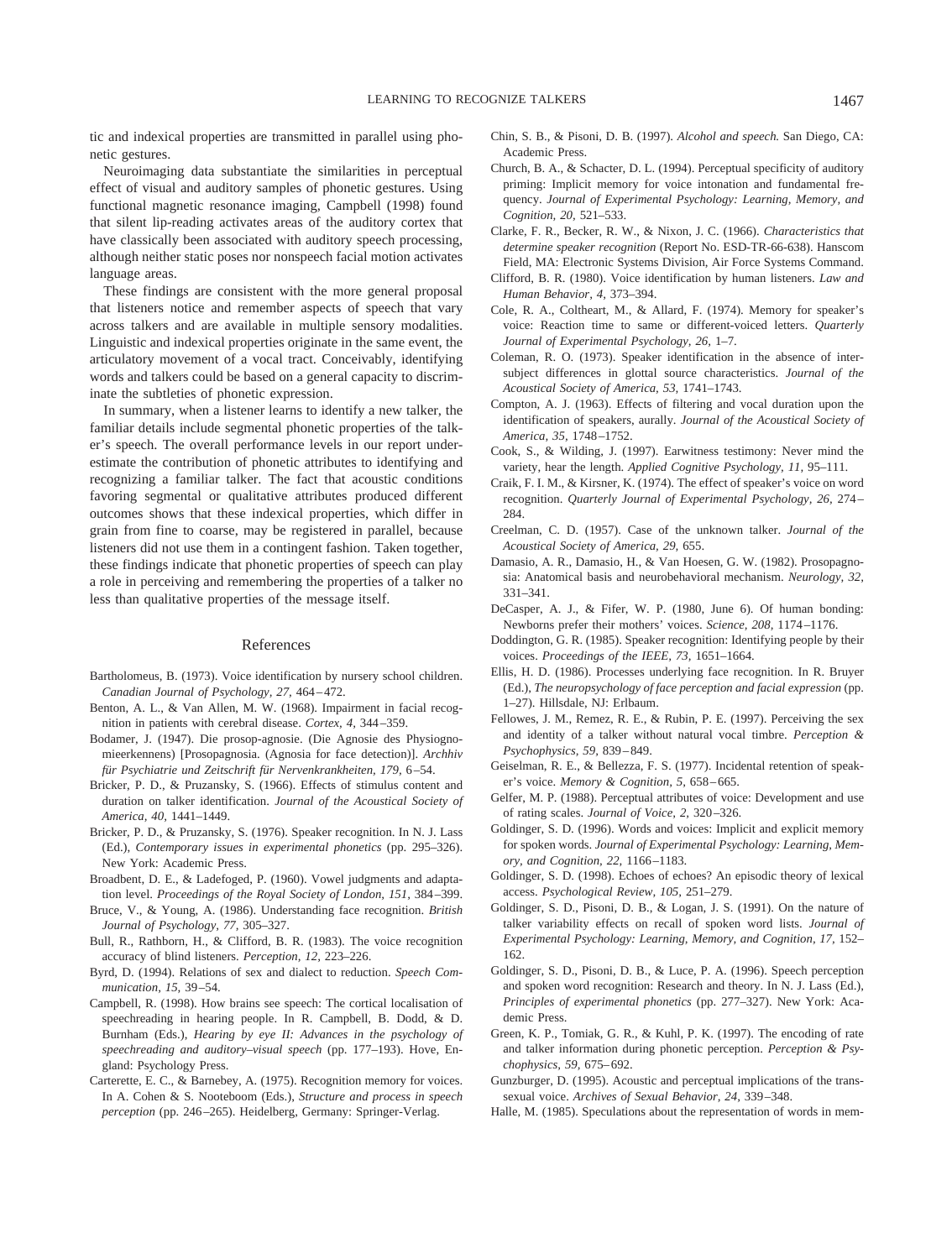ory. In V. A. Fromkin (Ed.), *Phonetic linguistics: Essays in honor of Peter Ladefoged* (pp. 101–114). New York: Academic Press.

- Hecker, M. (1971). Speaker recognition: An interpretive survey of the literature. *ASHA Monographs, 16,* 1–103.
- Hepper, P., Scott, D., & Shahidullah, S. (1993). Newborn and fetal response to maternal voice. *Journal of Reproductive and Infant Psychology, 11,* 147–153.
- Joos, M. A. (1948). Acoustic phonetics. *Language, 24*(Suppl. 2), 1–136.
- Jusczyk, P. W., Hohne, E. A., Jusczyk, A. M., & Redanz, N. J. (1993). Do infants remember voices? *Journal of the Acoustical Society of America, 94,* 2373.
- Klatt, D. H. (1989). Review of selected models of speech perception. In W. Marslen-Wilson (Ed.), *Lexical representation and process* (pp. 169– 226). Cambridge, MA: MIT Press.
- Kreiman, J. (1997). Listening to voices: Theory and practice in voice perception research. In K. Johnson & J. Mullenix (Eds.), *Talker variability in speech processing* (pp. 85–108). San Diego, CA: Academic Press.
- Kreiman, J., Gerratt, B. R., Kempster, G. B., Erman, A., & Berke, G. S. (1993). Perceptual evaluation of voice quality: Review, tutorial, and a framework for future research. *Journal of Speech and Hearing Research, 36,* 21–40.
- Labov, W. (1986). Sources of inherent variation in the speech process. In J. S. Perkell & D. H. Klatt (Eds.), *Invariance and variability in speech processes* (pp. 402–425). Hillsdale, NJ: Erlbaum.
- Ladefoged, P., & Broadbent, D. E. (1957). Information conveyed by vowels. *Journal of the Acoustical Society of America, 29,* 98–104.
- Ladefoged, P., & Ladefoged, J. (1980). The ability of listeners to identify voices. *UCLA Working Papers in Phonetics, 49,* 43–51.
- Lass, N. J., Phillips, J. K., & Bruchey, C. A. (1980). The effect of filtered speech on speaker height and weight identification. *Journal of Phonetics, 8,* 91–100.
- Laver, J. (1980). *The phonetic description of voice quality.* Cambridge, England: Cambridge University Press.
- Laver, J. (1991). *The gift of speech.* Edinburgh, Scotland: Edinburgh University Press.
- Laver, J., & Trudgill, P. (1979). Phonetic and linguistic markers in speech. In K. R. Scherer & H. Giles (Eds.), *Social markers in speech* (pp. 1–31). Cambridge, England: Cambridge University Press.
- Legge, G. E., Grosmann, C., & Pieper, C. M. (1984). Learning unfamiliar voices. *Journal of Experimental Psychology: Learning, Memory, and Cognition, 10,* 298–303.
- Luce, P. A., & Lyons, E. A. (1998). Specificity of memory representations for spoken words. *Memory & Cognition, 26,* 708–720.
- Mandel, D. R., Jusczyk, P. W., & Pisoni, D. B. (1995). Infants' recognition of the sound patterns of their own names. *Psychological Science, 6,* 314–317.
- Mann, V. A., Diamond, R., & Carey, S. (1979). Development of voice recognition: Parallels with face recognition. *Journal of Experimental Child Psychology, 27,* 153–165.
- Martin, C. S., Mullennix, J. W., Pisoni, D. B., & Summers, W. V. (1989). Effects of talker variability on recall of spoken word lists. *Journal of Experimental Psychology: Learning, Memory, and Cognition, 17,* 152– 162.
- Matsumoto, H., Hiki, S., Sone, T., & Nimura, T. (1973). Multidimensional representation of personal quality and its acoustic correlates. *IEEE Transactions on Audio and Electroacoustics, 21,* 428–436.
- McGehee, F. (1937). The reliability of the identification of the human voice. *Journal of General Psychology, 17,* 249–271.
- Meyer-Eppler, W. (1957). Realization of prosodic features of whispered speech. *Journal of the Acoustical Society of America, 29,* 104–106.

Mullennix, J. W., & Pisoni, D. B. (1990). Stimulus variability and pro-

cessing dependencies in speech perception. *Perception & Psychophysics, 47,* 379–390.

- Nearey, T. M. (1989). Static, dynamic, and relational properties in vowel perception. *Journal of the Acoustical Society of America, 85,* 2088– 2113.
- Nygaard, L. C., & Pisoni, D. B. (1998). Talker-specific learning in speech perception. *Perception & Psychophysics, 60,* 355–376.
- Nygaard, L. C., Sommers, M. S., & Pisoni, D. B. (1994). Speech perception as a talker-contingent process. *Psychological Science, 5,* 42–46.
- Palmeri, T. J., Goldinger, S. D., & Pisoni, D. B. (1993). Episodic encoding of voice attributes and recognition memory for spoken words. *Journal of Experimental Psychology: Learning, Memory, and Cognition, 19,* 1–20.
- Papçun, G., Kreiman, J., & Davis, A. (1989). Long-term memory for unfamiliar voices. *Journal of the Acoustical Society of America, 85,* 913–925.
- Peters, R. W. (1955). *The effect of length of exposure to speaker's voice upon listener reception* (Joint Project Report No. 44, pp. 1–8). Pensacola, FL: U.S. Naval School of Aviation Medicine.
- Peterson, G. E., & Barney, H. E. (1952). Control methods used in the study of the vowels. *Journal of the Acoustical Society of America, 24,* 175– 184.
- Pisoni, D. B. (1997). Some thoughts on "normalization" in speech perception. In K. Johnson & J. W. Mullennix (Eds.), *Talker variability in speech processing* (pp. 9–32). San Diego, CA: Academic Press.
- Pollack, I., Pickett, J. M., & Sumby, W. H. (1954). On the identification of speakers by voice. *Journal of the Acoustical Society of America, 26,* 403–406.
- Rand, T. C. (1971). Vocal tract size normalization in the perception of stop consonants. *Haskins Laboratories Status Report on Speech Research, SR25/26,* 141–146.
- Read, D., & Craik, F. J. M. (1995). Earwitness identification: Some influences on voice recognition. *Journal of Experimental Psychology: Applied, 1,* 6–18.
- Remez, R. E., Fellowes, J. M., & Rubin, P. E. (1997). Talker identification based on phonetic information. *Journal of Experimental Psychology: Human Perception and Performance, 23,* 651–666.
- Remez, R. E., Rubin, P. E., Nygaard, L. C., & Howell, W. A. (1987). Perceptual normalization of vowels produced by sinusoidal voices. *Journal of Experimental Psychology: Human Perception and Performance, 13,* 40–61.
- Remez, R. E., Rubin, P. E., Pisoni, D. B., & Carrell, T. D. (1981, May 22). Speech perception without traditional speech cues. *Science, 212,* 947– 950.
- Rosenblum, L. D., & Saldaña, H. M. (1998). Time-varying information for speech perception. In R. Campbell, B. Dodd, & D. Burnham (Eds.), *Hearing by eye II: Advances in the psychology of speechreading and auditory–visual speech* (pp. 61–81). Hove, England: Psychology Press.
- Rosenblum, L. D., Yakel, D. A., Baseer, N., & Panchal, A. (2002). Visual speech information for face recognition. *Perception & Psychophysics, 64,* 220–229.
- Rubin, P. E. (1980). *Sinewave synthesis* [Internal memorandum]. New Haven, CT: Haskins Laboratories.
- Schacter, D. L., & Church, B. A. (1992). Auditory priming: Implicit and explicit memory for words and voices. *Journal of Experimental Psychology: Learning, Memory, and Cognition, 18,* 915–930.
- Scherer, K. R. (1986). Vocal affect expression: A review and a model for future research. *Psychological Bulletin, 99,* 143–165.
- Schmidt-Nielsen, A., & Stern, K. (1985). Identification of known voices as a function of familiarity and narrow-band coding. *Journal of the Acoustical Society of America, 77,* 658–663.
- Schweinberger, S., Herholz, A., & Sommer, W. (1997). Recognizing famous voices: Influence of stimulus duration and different types of